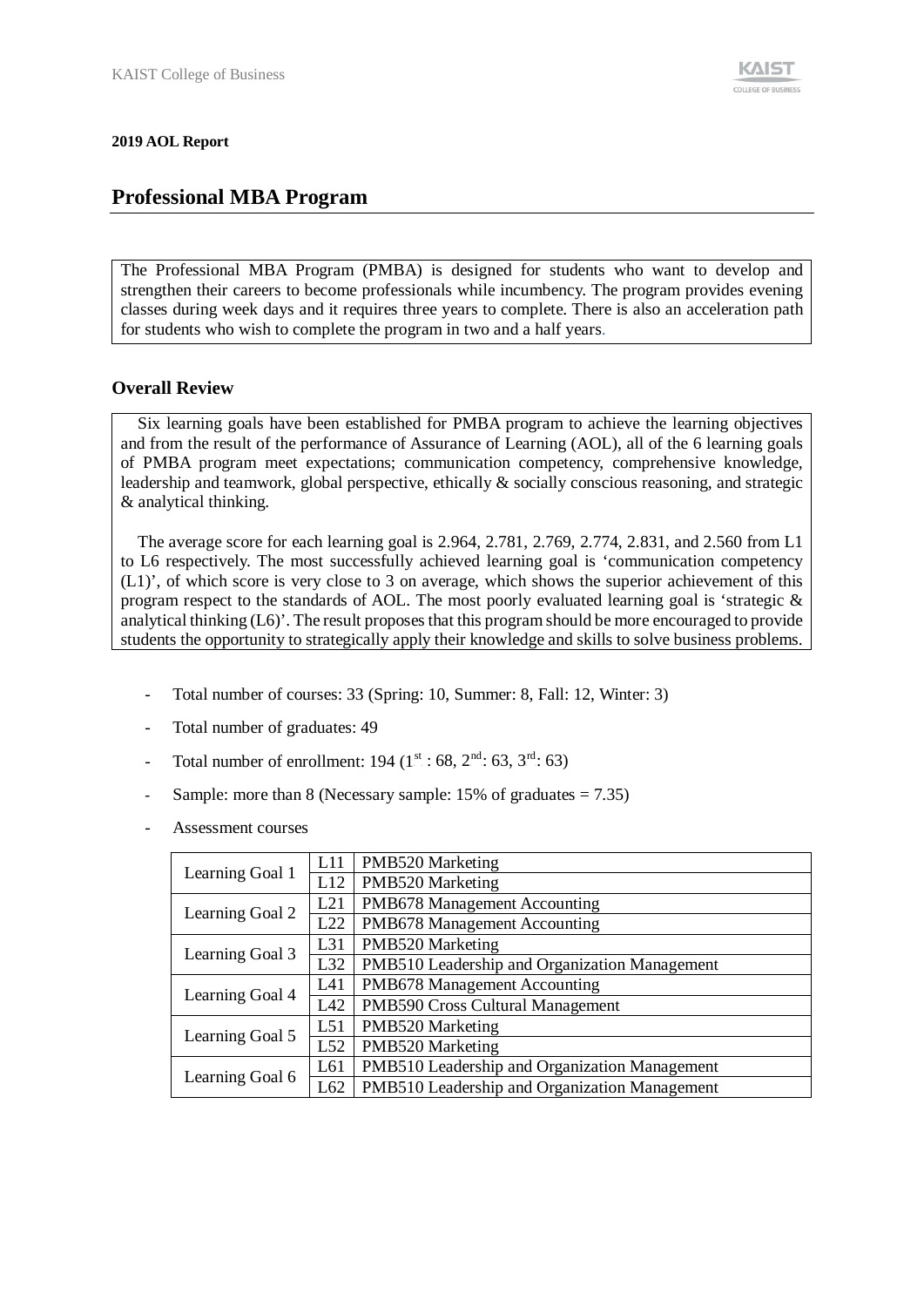### **Overview of Assessment**

| <b>Professional MBA(PMBA): Assessment Learning Goal 1</b>                                                                                                                                                                                                                                                                                                                                                                          |                                                                                    |                                                              |  |  |  |  |
|------------------------------------------------------------------------------------------------------------------------------------------------------------------------------------------------------------------------------------------------------------------------------------------------------------------------------------------------------------------------------------------------------------------------------------|------------------------------------------------------------------------------------|--------------------------------------------------------------|--|--|--|--|
|                                                                                                                                                                                                                                                                                                                                                                                                                                    | Communication competency: Our graduates will demonstrate professional              |                                                              |  |  |  |  |
| deportment and be effective communicators.                                                                                                                                                                                                                                                                                                                                                                                         |                                                                                    |                                                              |  |  |  |  |
| <b>Learning Objective</b>                                                                                                                                                                                                                                                                                                                                                                                                          | <b>Sample</b>                                                                      | <b>Methods</b>                                               |  |  |  |  |
| L11) Our students will<br>produce professional<br>business documents.                                                                                                                                                                                                                                                                                                                                                              | Students enrolled in<br>PMB520 (N=13)                                              | Assessment task force scored<br>the term paper               |  |  |  |  |
| L12) Our students will<br>deliver effect presentation<br>accompanied with proper<br>supplements.                                                                                                                                                                                                                                                                                                                                   | Students enrolled in<br>PMB520 $(N=13)$                                            | Assessment task force<br>evaluated the class<br>presentation |  |  |  |  |
|                                                                                                                                                                                                                                                                                                                                                                                                                                    | <b>Findings</b>                                                                    |                                                              |  |  |  |  |
| Using the assessment rubric for checking L11 and L12, the average scores exceed<br>2 (meets expectations), and even very close to 3(exceeds expectations); the scores<br>for L11 and L12 are 2.971 and 2.956 respectively.<br>This overall score implies that most students, through the program, become to<br>produce professional business documents and deliver effective presentations<br>accompanied with proper supplements. |                                                                                    |                                                              |  |  |  |  |
| all traits in L11.)                                                                                                                                                                                                                                                                                                                                                                                                                | 76.9% (10/13) of students exceed expectations for L11. (No points lower than 2 for |                                                              |  |  |  |  |
| all traits in $L12$ .)                                                                                                                                                                                                                                                                                                                                                                                                             | 84.6% (11/13) of students exceed expectations for L12. (No points lower than 2 for |                                                              |  |  |  |  |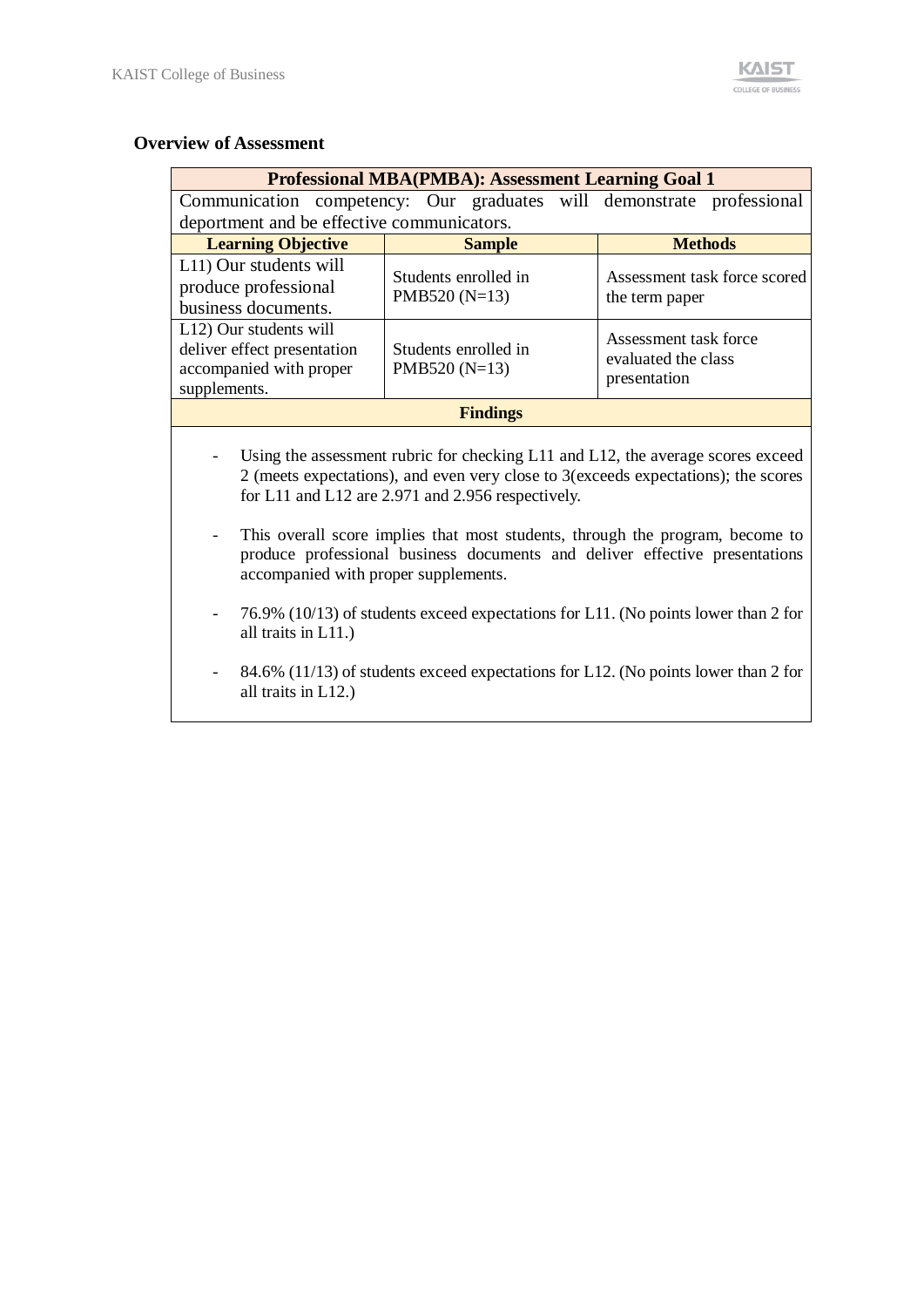|                                                                                                                                                                                                                                                                                                                                                                                                                                                                                                                                                                 | <b>Professional MBA(PMBA): Assessment Learning Goal 2</b>         |                                                               |  |  |  |  |
|-----------------------------------------------------------------------------------------------------------------------------------------------------------------------------------------------------------------------------------------------------------------------------------------------------------------------------------------------------------------------------------------------------------------------------------------------------------------------------------------------------------------------------------------------------------------|-------------------------------------------------------------------|---------------------------------------------------------------|--|--|--|--|
| Comprehensive knowledge: Our graduates will have a knowledge of the functional                                                                                                                                                                                                                                                                                                                                                                                                                                                                                  |                                                                   |                                                               |  |  |  |  |
|                                                                                                                                                                                                                                                                                                                                                                                                                                                                                                                                                                 | areas and the ability to apply this knowledge to actual problems. |                                                               |  |  |  |  |
| <b>Learning Objective</b>                                                                                                                                                                                                                                                                                                                                                                                                                                                                                                                                       | <b>Sample</b>                                                     | <b>Methods</b>                                                |  |  |  |  |
| L21) Our students will<br>acquire the understanding of<br>the functional areas and<br>required business analysis<br>tools.                                                                                                                                                                                                                                                                                                                                                                                                                                      | Students enrolled in<br>PMB678 (N=12)                             | Evaluation of the course-<br>embedded test by faculty         |  |  |  |  |
| L22) Our students will<br>identify and diagnose<br>management problems.                                                                                                                                                                                                                                                                                                                                                                                                                                                                                         | Students enrolled in<br>PMB678 (N=12)                             | Assessment task force<br>evaluated the case study<br>exercise |  |  |  |  |
|                                                                                                                                                                                                                                                                                                                                                                                                                                                                                                                                                                 | <b>Findings</b>                                                   |                                                               |  |  |  |  |
| Using the assessment rubric for checking L21 and L22, the average scores exceed<br>2 (meets expectations), and even very close to 3(exceeds expectations); the scores<br>for L21 and L22 are 2.813 and 2.750 respectively.<br>This overall score implies that most students, through the program, become to use<br>appropriate analytical technique to analyze data and diagnose business problems.<br>33.3% (4/12) of students exceed expectations for L21.<br>All students meet expectation for L21.<br>33.3% (4/12) of students exceed expectations for L22. |                                                                   |                                                               |  |  |  |  |
|                                                                                                                                                                                                                                                                                                                                                                                                                                                                                                                                                                 | All students meet expectation for L22.                            |                                                               |  |  |  |  |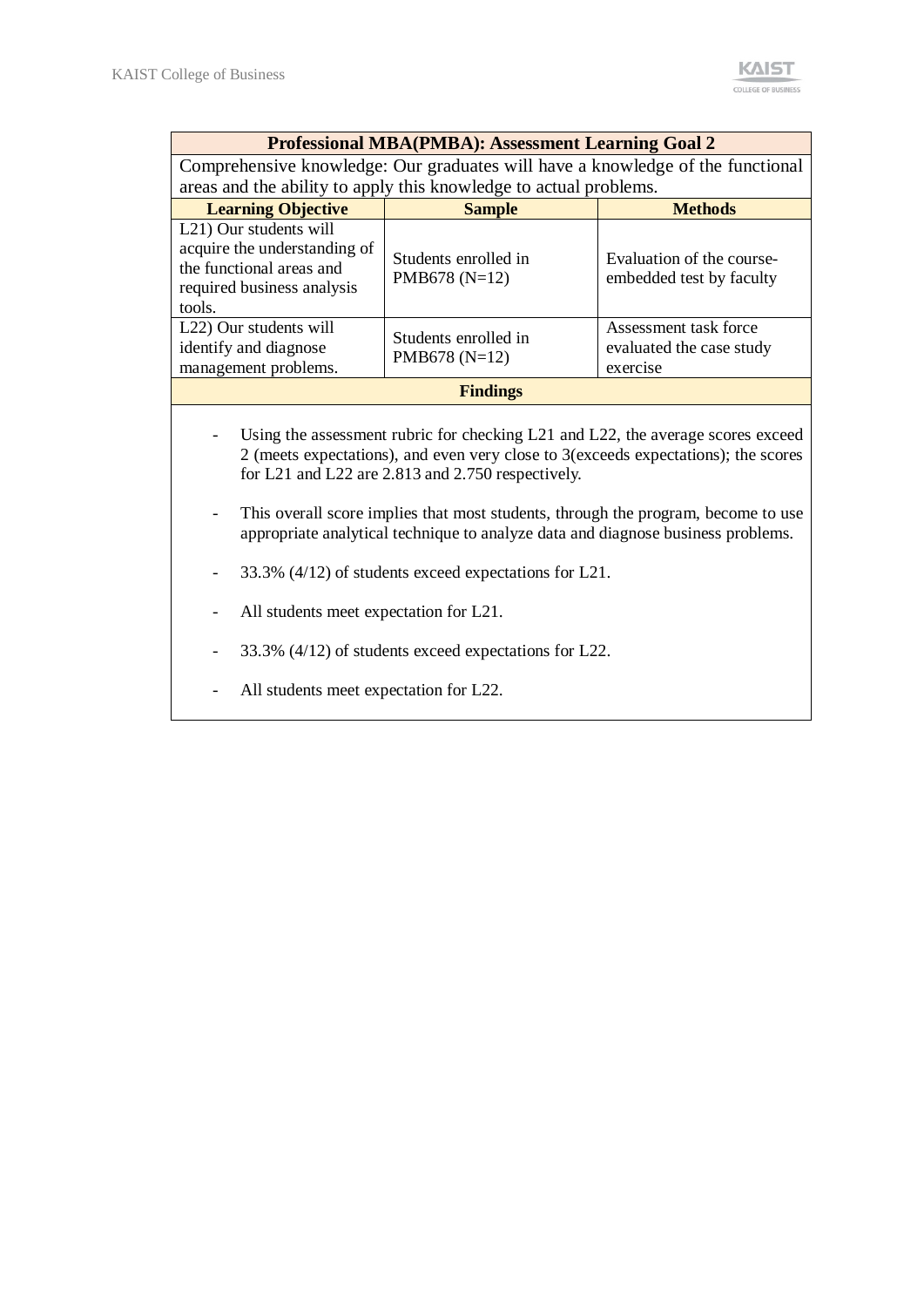### **Professional MBA(PMBA): Assessment Learning Goal 3**

Leadership and teamwork: Our graduates will use team building and highperformance management behaviors to lead a team task successfully in competitive environment.

| <b>Learning Objective</b>                                                                         | <b>Sample</b>                           | <b>Methods</b>                                                                                  |  |  |  |
|---------------------------------------------------------------------------------------------------|-----------------------------------------|-------------------------------------------------------------------------------------------------|--|--|--|
| L31) Our students will have<br>high-performance leadership<br>skill.                              | Students enrolled in<br>PMB520 $(N=13)$ | Assessment task force<br>evaluated the term project<br>performance: both outcome<br>and process |  |  |  |
| L32) Our students will<br>know how to build a team<br>successfully in competitive<br>environment. | Students enrolled in<br>$PMB510(N=13)$  | Leadership/Team building<br>experiential evaluation by<br>faculty                               |  |  |  |
| <b>Findings</b>                                                                                   |                                         |                                                                                                 |  |  |  |

- Using course-embedded survey for checking L31 which is evaluating assessment task force (in PMB520), average scores exceed 2 (meets expectations); the score for L31 is 2.827.
- Using the assessment rubric for checking L32 which is assessed by leadership and teamwork (in PMB510), average scores exceed 2 (meets expectations); the score for L32 is 2.712.
- Thus, the students are satisfied with the team building and high-performance management behavior to lead a team successfully.
- All students meet expectation for L31.
- 61.5% (8/13) of students exceed expectations for L31.
- 53.8% (7/13) of students exceed expectations for L32.
- 7.7% (1/13) of students have difficulty in balance between task and interpersonal relations (Trait 2 for L32).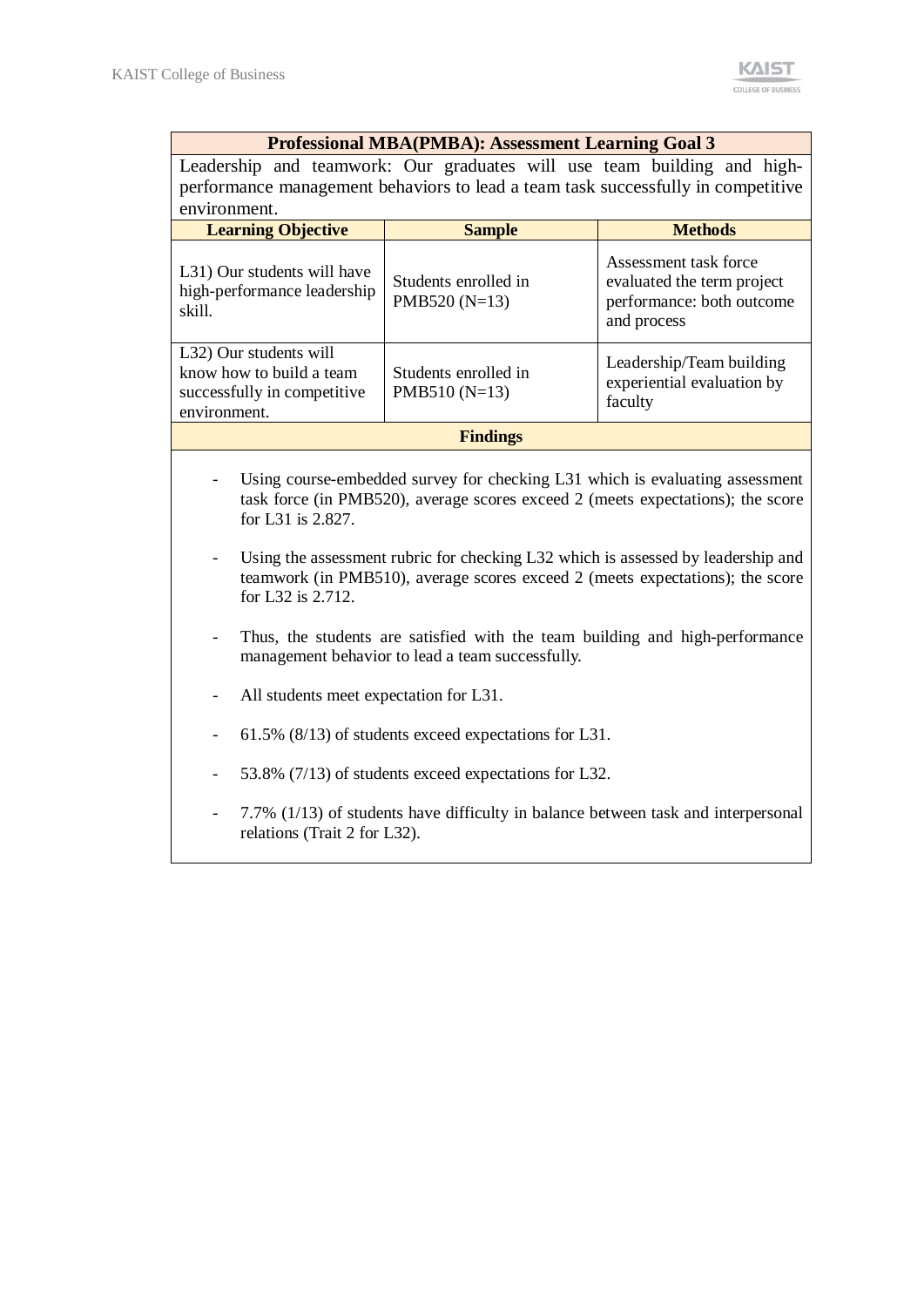| <b>Professional MBA(PMBA): Assessment Learning Goal 4</b>                                                                                                                                                                                                                                                                                                                                                                                                                                                                                                                                                                             |                                                                                                                                                       |                                                                |  |  |  |  |
|---------------------------------------------------------------------------------------------------------------------------------------------------------------------------------------------------------------------------------------------------------------------------------------------------------------------------------------------------------------------------------------------------------------------------------------------------------------------------------------------------------------------------------------------------------------------------------------------------------------------------------------|-------------------------------------------------------------------------------------------------------------------------------------------------------|----------------------------------------------------------------|--|--|--|--|
| Global Perspective: Our graduates will have a global perspective.                                                                                                                                                                                                                                                                                                                                                                                                                                                                                                                                                                     |                                                                                                                                                       |                                                                |  |  |  |  |
| <b>Learning Objective</b>                                                                                                                                                                                                                                                                                                                                                                                                                                                                                                                                                                                                             | <b>Sample</b>                                                                                                                                         | <b>Methods</b>                                                 |  |  |  |  |
| L41) Our student will<br>understand global business<br>issues and relate current<br>issues to emerging business<br>opportunities.                                                                                                                                                                                                                                                                                                                                                                                                                                                                                                     | Students enrolled in<br>PMB678 (N=12)                                                                                                                 | Course-embedded<br>assignment evaluation                       |  |  |  |  |
| L42) Our students will have<br>command of business<br>English or other language of<br>major global market.                                                                                                                                                                                                                                                                                                                                                                                                                                                                                                                            | Students enrolled in<br>PMB590 (N=12)                                                                                                                 | Assessment task force<br>evaluated the English<br>presentation |  |  |  |  |
|                                                                                                                                                                                                                                                                                                                                                                                                                                                                                                                                                                                                                                       | <b>Findings</b>                                                                                                                                       |                                                                |  |  |  |  |
| Using the assessment rubric for checking L41 which is assessed by course-<br>embedded assignment evaluation (in PMB678), average scores exceed 2 (meets<br>expectations); the score for L41 is 2.854.<br>Using course-embedded survey for checking L42 which is evaluating business<br>English of global market (in PMB590), average scores exceed 2 (meets<br>expectations) and even close to 3(exceeds expectations); the score for L42 is 2.694.<br>Students reply that this program has provided the environment to become more<br>confident to use foreign languages for the business.<br>All students meet expectation for L41. |                                                                                                                                                       |                                                                |  |  |  |  |
|                                                                                                                                                                                                                                                                                                                                                                                                                                                                                                                                                                                                                                       | 41.7% (5/12) of students exceed expectations for L41.<br>58.3% (7/12) of students exceed expectations for L42.                                        |                                                                |  |  |  |  |
|                                                                                                                                                                                                                                                                                                                                                                                                                                                                                                                                                                                                                                       | 8.3% (1/12) of students have difficulty in having command of business English or<br>other language of major global market (Trait 1, 2 and 3 for L42). |                                                                |  |  |  |  |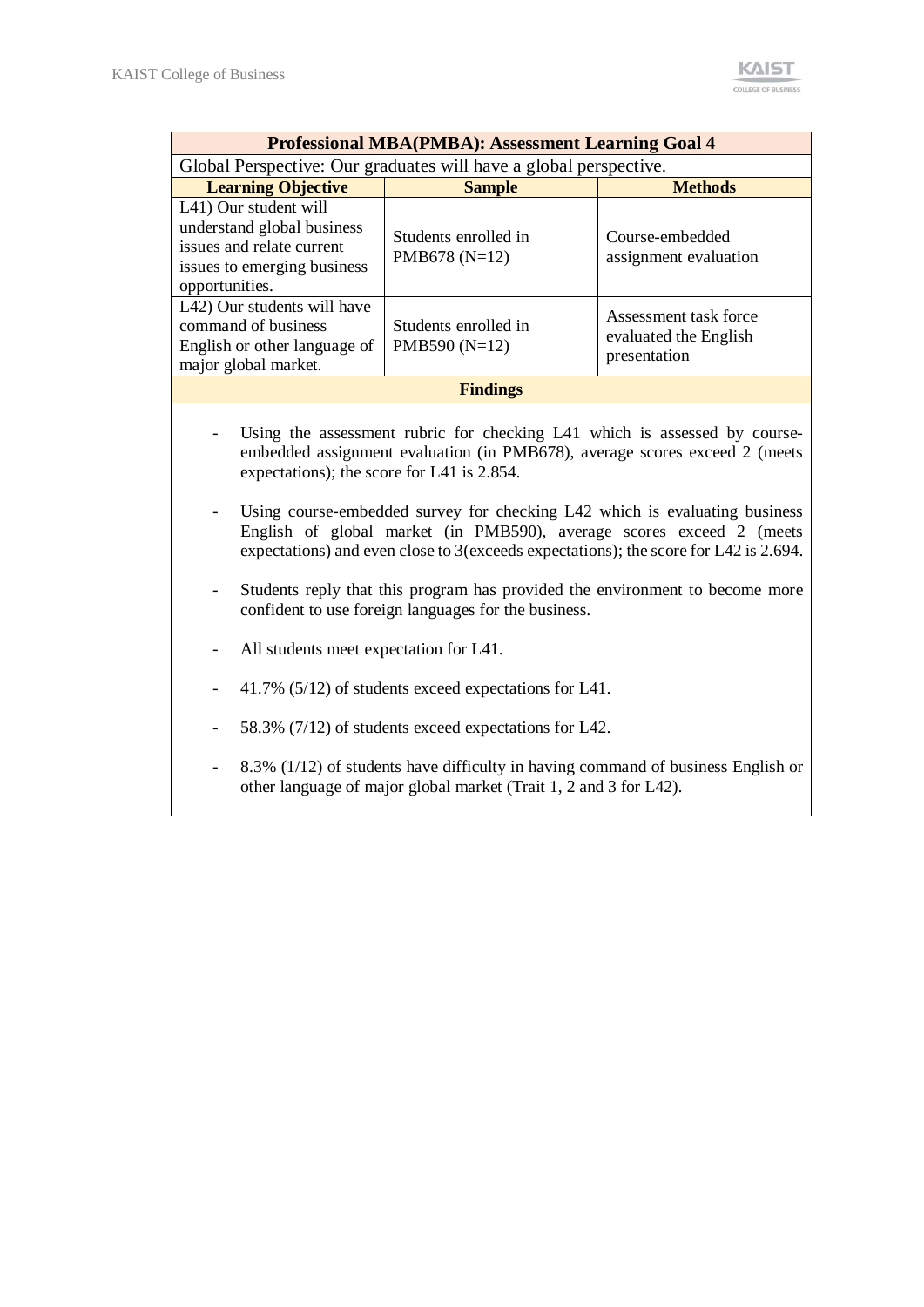| <b>Professional MBA(PMBA): Assessment Learning Goal 5</b>                                                                                                                                                                                                                                                                                                                                                                                                                                                                                                                                                                                  |                                                                                                                                                                                               |                                                |  |  |  |  |
|--------------------------------------------------------------------------------------------------------------------------------------------------------------------------------------------------------------------------------------------------------------------------------------------------------------------------------------------------------------------------------------------------------------------------------------------------------------------------------------------------------------------------------------------------------------------------------------------------------------------------------------------|-----------------------------------------------------------------------------------------------------------------------------------------------------------------------------------------------|------------------------------------------------|--|--|--|--|
|                                                                                                                                                                                                                                                                                                                                                                                                                                                                                                                                                                                                                                            | Ethically & Socially Conscious Reasoning: Our graduates will understand the                                                                                                                   |                                                |  |  |  |  |
|                                                                                                                                                                                                                                                                                                                                                                                                                                                                                                                                                                                                                                            | gravity of ethical behavior and corporate social responsibility.                                                                                                                              |                                                |  |  |  |  |
| <b>Learning Objective</b>                                                                                                                                                                                                                                                                                                                                                                                                                                                                                                                                                                                                                  | <b>Sample</b>                                                                                                                                                                                 | <b>Methods</b>                                 |  |  |  |  |
| L51) Our student will<br>identify ethical and social<br>dilemma and be able to<br>recognize and evaluate<br>alternative courses of action.                                                                                                                                                                                                                                                                                                                                                                                                                                                                                                 | Students enrolled in<br>PMB520 (N=13)                                                                                                                                                         | Assessment task force scored<br>the term paper |  |  |  |  |
| L52) Our students will<br>know the professional code<br>of conduct within their<br>discipline.                                                                                                                                                                                                                                                                                                                                                                                                                                                                                                                                             | Students enrolled in<br>PMB520 (N=13)                                                                                                                                                         | Course-embedded survey                         |  |  |  |  |
|                                                                                                                                                                                                                                                                                                                                                                                                                                                                                                                                                                                                                                            | <b>Findings</b>                                                                                                                                                                               |                                                |  |  |  |  |
| Using the assessment rubric for checking L51 which is assessed by assessment task<br>force (in PMB520), average scores exceed 2(meets expectations)-even closer to<br>3(exceeds expectations); the score for L51 is 2.969.<br>Using course-embedded survey for checking L52 which is evaluating conducting<br>discipline (in PMB520), average scores exceed 2 (meets expectations); the score<br>for L52 is 2.692.<br>Thus, the students satisfy the ethical behavior and corporate social responsibility<br>learning goal (L51, L52).<br>All students meet expectation for L51.<br>84.6% (11/13) of students exceed expectations for L51. |                                                                                                                                                                                               |                                                |  |  |  |  |
|                                                                                                                                                                                                                                                                                                                                                                                                                                                                                                                                                                                                                                            | 69.2% (9/13) of students exceed expectations for L52.<br>7.7% (1/13) of students have difficulty in appreciating the importance of keeping<br>professional code of conduct (Trait 1 for L52). |                                                |  |  |  |  |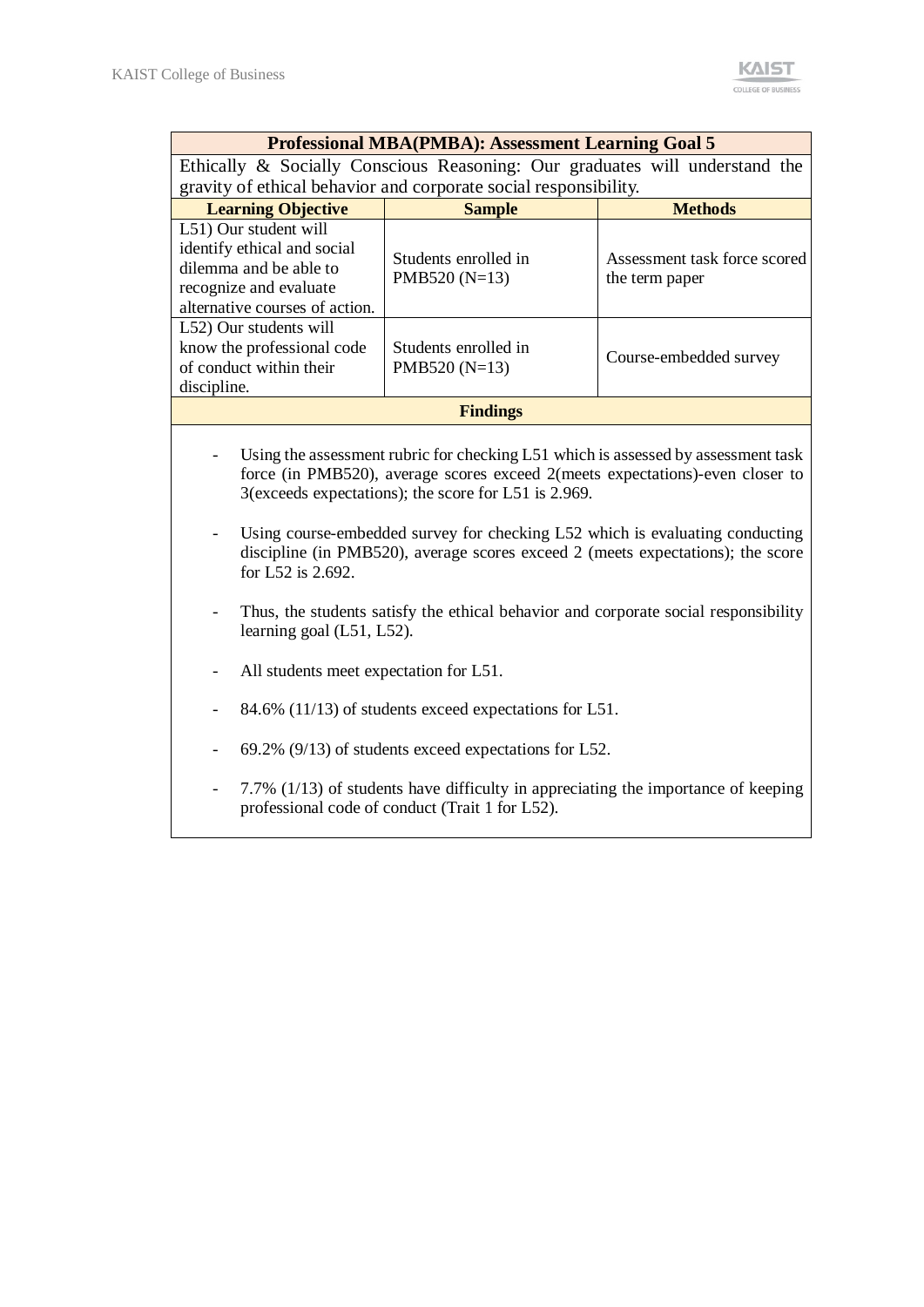| <b>Professional MBA: Assessment Learning Goal 6</b>                                                                                                                                                                                                                                                                                                                                                                                          |                                                                                  |                                                                                                       |  |  |  |  |  |
|----------------------------------------------------------------------------------------------------------------------------------------------------------------------------------------------------------------------------------------------------------------------------------------------------------------------------------------------------------------------------------------------------------------------------------------------|----------------------------------------------------------------------------------|-------------------------------------------------------------------------------------------------------|--|--|--|--|--|
| Strategic & Analytical Thinking: Our graduates will be able to strategically apply                                                                                                                                                                                                                                                                                                                                                           |                                                                                  |                                                                                                       |  |  |  |  |  |
| their knowledge & skills to solve business problems.                                                                                                                                                                                                                                                                                                                                                                                         |                                                                                  |                                                                                                       |  |  |  |  |  |
| <b>Learning Objective</b>                                                                                                                                                                                                                                                                                                                                                                                                                    | <b>Sample</b>                                                                    | <b>Methods</b>                                                                                        |  |  |  |  |  |
| L61) Our students will be<br>able to strategically analyze<br>business cases and will<br>demonstrate the ability of<br>sound business judgment.                                                                                                                                                                                                                                                                                              | Students enrolled in<br>PMB510 $(N=13)$                                          | Assessment task force<br>evaluated the project report                                                 |  |  |  |  |  |
| L62) Our students will<br>synthesize different<br>discipline areas.                                                                                                                                                                                                                                                                                                                                                                          | Students enrolled in<br>PMB510 $(N=13)$                                          | Assessment task force<br>evaluated case assignments,<br>projects, and other<br>analytical assignments |  |  |  |  |  |
| <b>Findings</b>                                                                                                                                                                                                                                                                                                                                                                                                                              |                                                                                  |                                                                                                       |  |  |  |  |  |
| Using the assessment rubric for checking L61 and L62 which are assessed by<br>assessment task forces (in PMB510), average scores exceed 2 (meets expectations);<br>the scores for L61 and L62 are 2.516 and 2.603 respectively.<br>Students meet and nearly exceed expectations of the faculty, which explains that<br>$\overline{\phantom{a}}$<br>students are superior to the strategic and analytical thinking in business<br>environment |                                                                                  |                                                                                                       |  |  |  |  |  |
|                                                                                                                                                                                                                                                                                                                                                                                                                                              | 30.8% (4/13) of students exceed expectations for L61.                            |                                                                                                       |  |  |  |  |  |
|                                                                                                                                                                                                                                                                                                                                                                                                                                              | $92.3\%$ (12/13) of students meet expectations for L61.                          |                                                                                                       |  |  |  |  |  |
|                                                                                                                                                                                                                                                                                                                                                                                                                                              | 7.7% (1/13) of students have difficulty in business judgement (Trait 7 for L61). |                                                                                                       |  |  |  |  |  |
|                                                                                                                                                                                                                                                                                                                                                                                                                                              | 38.5% (5/13) of students exceed expectations for L62.                            |                                                                                                       |  |  |  |  |  |
| All students meet expectation for L62.                                                                                                                                                                                                                                                                                                                                                                                                       |                                                                                  |                                                                                                       |  |  |  |  |  |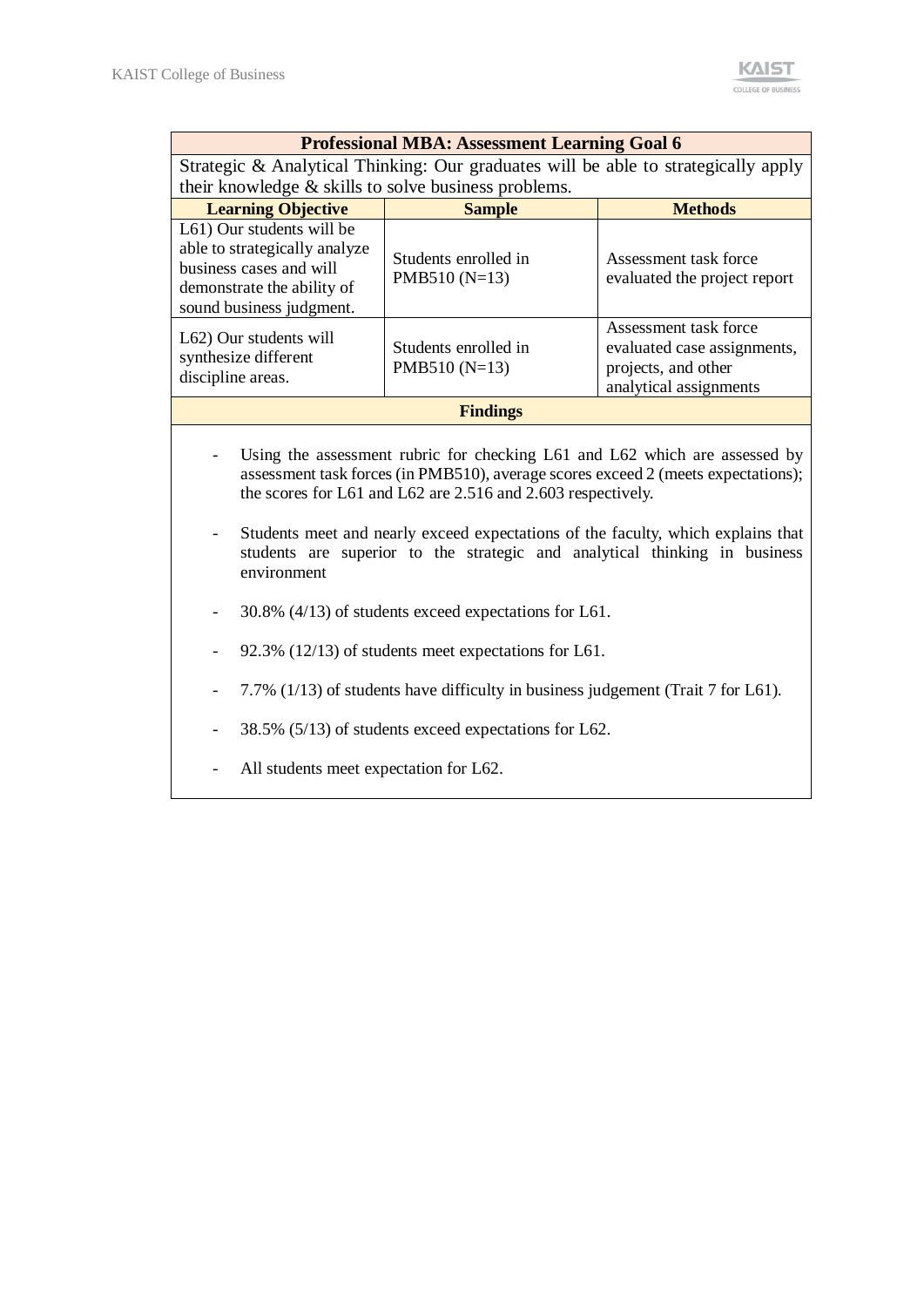# **Data Analysis and Result**

| Assessment Learning Goal 1 (L1): PMB520 마케팅 |                                                                                                                                                                                         |                                               |                                               |                               |                                      |                       |                                           |                              |
|---------------------------------------------|-----------------------------------------------------------------------------------------------------------------------------------------------------------------------------------------|-----------------------------------------------|-----------------------------------------------|-------------------------------|--------------------------------------|-----------------------|-------------------------------------------|------------------------------|
|                                             | L1: Communication competency: Our graduates will demonstrate professional deportment and be effective communicators.<br>L11: Our students will produce professional business documents. |                                               |                                               |                               |                                      |                       |                                           |                              |
| <b>Learning Goal</b>                        |                                                                                                                                                                                         |                                               |                                               |                               |                                      |                       |                                           |                              |
| <b>Traits</b>                               | <b>T1. Clear introduction</b><br>and background                                                                                                                                         | T2. Discipline-related<br>concepts and issues | <b>T3.</b> Internally consistent<br>arguments | T4. Logic and<br>organization | <b>T5. Consistent</b><br>conclusions | T6. Style and grammar | T7. Effective literature<br>search skills | <b>T8. Documents sources</b> |
| <b>Students</b>                             | 13                                                                                                                                                                                      | 13                                            | 13                                            | 13                            | 13                                   | 13                    | 13                                        | 13                           |
|                                             | 3                                                                                                                                                                                       | 3                                             | 3                                             | 3                             | 3                                    | 3                     | 3                                         | 3                            |
| $\overline{2}$                              | 3                                                                                                                                                                                       | 3                                             | 3                                             | 3                             | 3                                    | 3                     | 3                                         | 3                            |
| 3                                           | 3                                                                                                                                                                                       | 3                                             | 3                                             | 3                             | 3                                    | 3                     | 3                                         | 3                            |
|                                             | 3                                                                                                                                                                                       | 3                                             | 3                                             | 3                             | 3                                    | 3                     | 3                                         | 3                            |
|                                             | 3                                                                                                                                                                                       | 3                                             | $\mathbf{3}$                                  | 3                             | 3                                    | 3                     | $\overline{3}$                            | 3                            |
| 6                                           | 3                                                                                                                                                                                       | $\mathcal{R}$                                 | $\mathbf{3}$                                  | 3                             | 3                                    | $\mathcal{R}$         | $\mathcal{R}$                             | 3                            |
|                                             | 3                                                                                                                                                                                       | $\mathcal{R}$                                 | $\mathbf{3}$                                  | 3                             | 3                                    | $\mathcal{R}$         | 3                                         | 3                            |
| 8                                           | 3                                                                                                                                                                                       | $\mathcal{R}$                                 | 3                                             | 3                             | 3                                    | $\mathcal{R}$         | 3                                         | 3                            |
| $\mathbf Q$                                 | 3                                                                                                                                                                                       | $\mathcal{R}$                                 | $\mathbf{3}$                                  | 3                             | 3                                    | $\mathcal{R}$         | 3                                         | 3                            |
| 10                                          | $\mathbf{3}$                                                                                                                                                                            | $\mathcal{L}$                                 |                                               | 3                             | 3                                    |                       | $\mathbf{3}$                              | 3                            |
| 11                                          | 3                                                                                                                                                                                       | 3                                             | 3                                             | $\gamma$                      | 3                                    | 3                     | 3                                         | 3                            |
| 12                                          | 3                                                                                                                                                                                       | 3                                             | $\mathbf{3}$                                  | 2                             | 3                                    | $\mathcal{R}$         | 3                                         | 3                            |
| 13                                          | 3                                                                                                                                                                                       | 3                                             | 3                                             | $\mathbf{2}$                  | 3                                    | 3                     | 3                                         | 3                            |
| $#$ of 3 point                              | 13                                                                                                                                                                                      | 13                                            | 13                                            | 10                            | 13                                   | 13                    | 13                                        | 13                           |
| $#$ of 2 point                              | $\mathbf{0}$                                                                                                                                                                            | $\mathbf{0}$                                  | $\mathbf{0}$                                  | 3                             | $\mathbf{0}$                         | $\mathbf{0}$          | $\mathbf{0}$                              | $\bf{0}$                     |
| # of 1 point                                | $\mathbf{0}$                                                                                                                                                                            | $\mathbf{0}$                                  | $\mathbf{0}$                                  | $\mathbf{0}$                  | $\mathbf{0}$                         | $\mathbf{0}$          | $\Omega$                                  | $\mathbf{0}$                 |
| <b>Total Score</b>                          | 39                                                                                                                                                                                      | 39                                            | 39                                            | 36                            | 39                                   | 39                    | 39                                        | 39                           |
| Average                                     | 3.000                                                                                                                                                                                   | 3.000                                         | 3.000                                         | 2.769                         | 3.000                                | 3.000                 | 3.000                                     | 3.000                        |
| <b>Total Average</b>                        |                                                                                                                                                                                         |                                               |                                               | 2.971                         |                                      |                       |                                           |                              |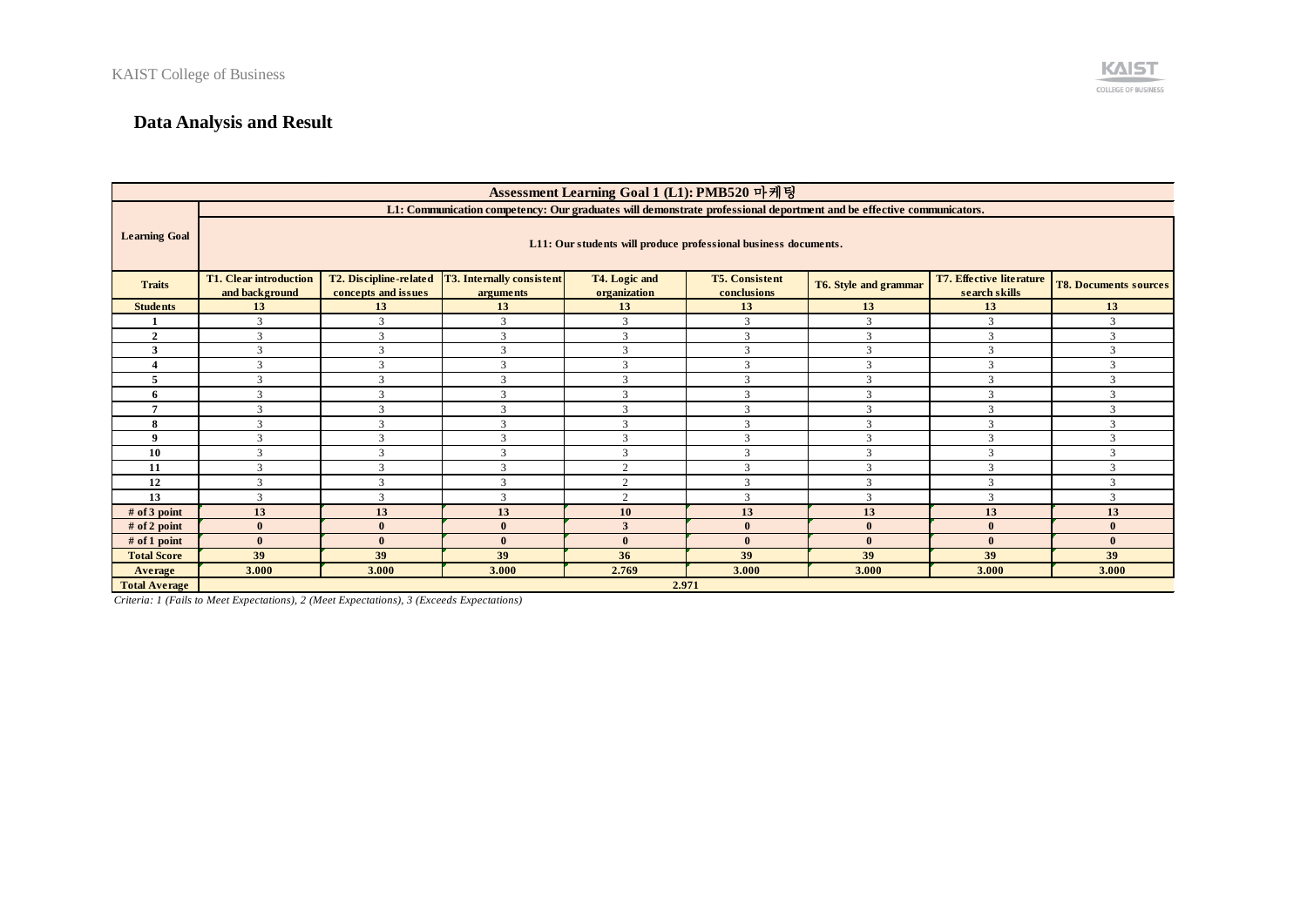

| Assessment Learning Goal 1 (L1): PMB520 마케팅 |                                                                                         |                                                                                                                                                                                                         |                                                                                                                      |                |          |              |              |  |  |  |
|---------------------------------------------|-----------------------------------------------------------------------------------------|---------------------------------------------------------------------------------------------------------------------------------------------------------------------------------------------------------|----------------------------------------------------------------------------------------------------------------------|----------------|----------|--------------|--------------|--|--|--|
|                                             |                                                                                         |                                                                                                                                                                                                         | L1: Communication competency: Our graduates will demonstrate professional deportment and be effective communicators. |                |          |              |              |  |  |  |
| <b>Learning Goal</b>                        | L12: Our students will deliver effect presentation accompanied with proper supplements. |                                                                                                                                                                                                         |                                                                                                                      |                |          |              |              |  |  |  |
| <b>Traits</b>                               | <b>T1. Organization</b>                                                                 | T3. Voice quality and<br>T6. Use of media/rapport<br>T7. Ability to answer<br><b>T5. Professionalism</b><br><b>T2. Quality of slides</b><br><b>T4. Mannerisms</b><br>with audience<br>questions<br>pace |                                                                                                                      |                |          |              |              |  |  |  |
| <b>Students</b>                             | 13                                                                                      | 13                                                                                                                                                                                                      | 13                                                                                                                   | 13             | 13       | 13           | 13           |  |  |  |
|                                             | 3                                                                                       | 3                                                                                                                                                                                                       | 3                                                                                                                    | 3              | 3        | 3            | 3            |  |  |  |
| $\overline{2}$                              | 3                                                                                       | $\mathcal{R}$                                                                                                                                                                                           | $\mathcal{R}$                                                                                                        | 3              | 3        | 3            | 3            |  |  |  |
| 3                                           | 3                                                                                       | 3                                                                                                                                                                                                       | $\mathcal{R}$                                                                                                        | 3              | 3        | 3            | 3            |  |  |  |
|                                             | $\mathcal{R}$                                                                           | 3                                                                                                                                                                                                       | $\mathcal{R}$                                                                                                        | 3              | 3        | 3            | 3            |  |  |  |
|                                             | 3                                                                                       | 3                                                                                                                                                                                                       |                                                                                                                      | $\mathcal{R}$  | 3        | 3            | 3            |  |  |  |
| 6                                           | $\mathbf{3}$                                                                            | 3                                                                                                                                                                                                       | $\mathcal{R}$                                                                                                        | 3              | 3        | 3            | 3            |  |  |  |
|                                             | 3                                                                                       | 3                                                                                                                                                                                                       | 3                                                                                                                    | 3              | 3        | 3            | 3            |  |  |  |
| 8                                           | 3                                                                                       | $\mathcal{R}$                                                                                                                                                                                           | $\mathcal{R}$                                                                                                        | 3              | 3        | 3            | 3            |  |  |  |
| 9                                           | 3                                                                                       | 3                                                                                                                                                                                                       | $\mathbf{3}$                                                                                                         | $\mathcal{R}$  | 3        | 3            | 3            |  |  |  |
| 10                                          | 3                                                                                       | 3                                                                                                                                                                                                       | $\mathcal{R}$                                                                                                        | 3              | 3        | 3            | 3            |  |  |  |
| 11                                          | $\mathcal{R}$                                                                           | 3                                                                                                                                                                                                       | $\mathcal{R}$                                                                                                        | 3              | 3        | 3            | 3            |  |  |  |
| 12                                          | 3                                                                                       | 3                                                                                                                                                                                                       | $\overline{2}$                                                                                                       | 2              | 3        | 3            | 3            |  |  |  |
| 13                                          | 3                                                                                       | 3                                                                                                                                                                                                       | $\overline{2}$                                                                                                       | $\overline{2}$ | 3        | 3            | 3            |  |  |  |
| $#$ of 3 point                              | 13                                                                                      | 13                                                                                                                                                                                                      | 11                                                                                                                   | 11             | 13       | 13           | 13           |  |  |  |
| $#$ of 2 point                              | $\bf{0}$                                                                                | $\mathbf{0}$                                                                                                                                                                                            | $\overline{2}$                                                                                                       | $\overline{2}$ | $\bf{0}$ | $\bf{0}$     | $\bf{0}$     |  |  |  |
| $#$ of 1 point                              | $\mathbf{0}$                                                                            | $\mathbf{0}$                                                                                                                                                                                            | $\mathbf{0}$                                                                                                         | $\mathbf{0}$   | $\bf{0}$ | $\mathbf{0}$ | $\mathbf{0}$ |  |  |  |
| <b>Total Score</b>                          | 39                                                                                      | 39                                                                                                                                                                                                      | 37                                                                                                                   | 37             | 39       | 39           | 39           |  |  |  |
| Average                                     | 3.000                                                                                   | 3.000                                                                                                                                                                                                   | 2.846                                                                                                                | 2.846          | 3.000    | 3.000        | 3.000        |  |  |  |
| <b>Total Average</b>                        |                                                                                         |                                                                                                                                                                                                         |                                                                                                                      | 2.956          |          |              |              |  |  |  |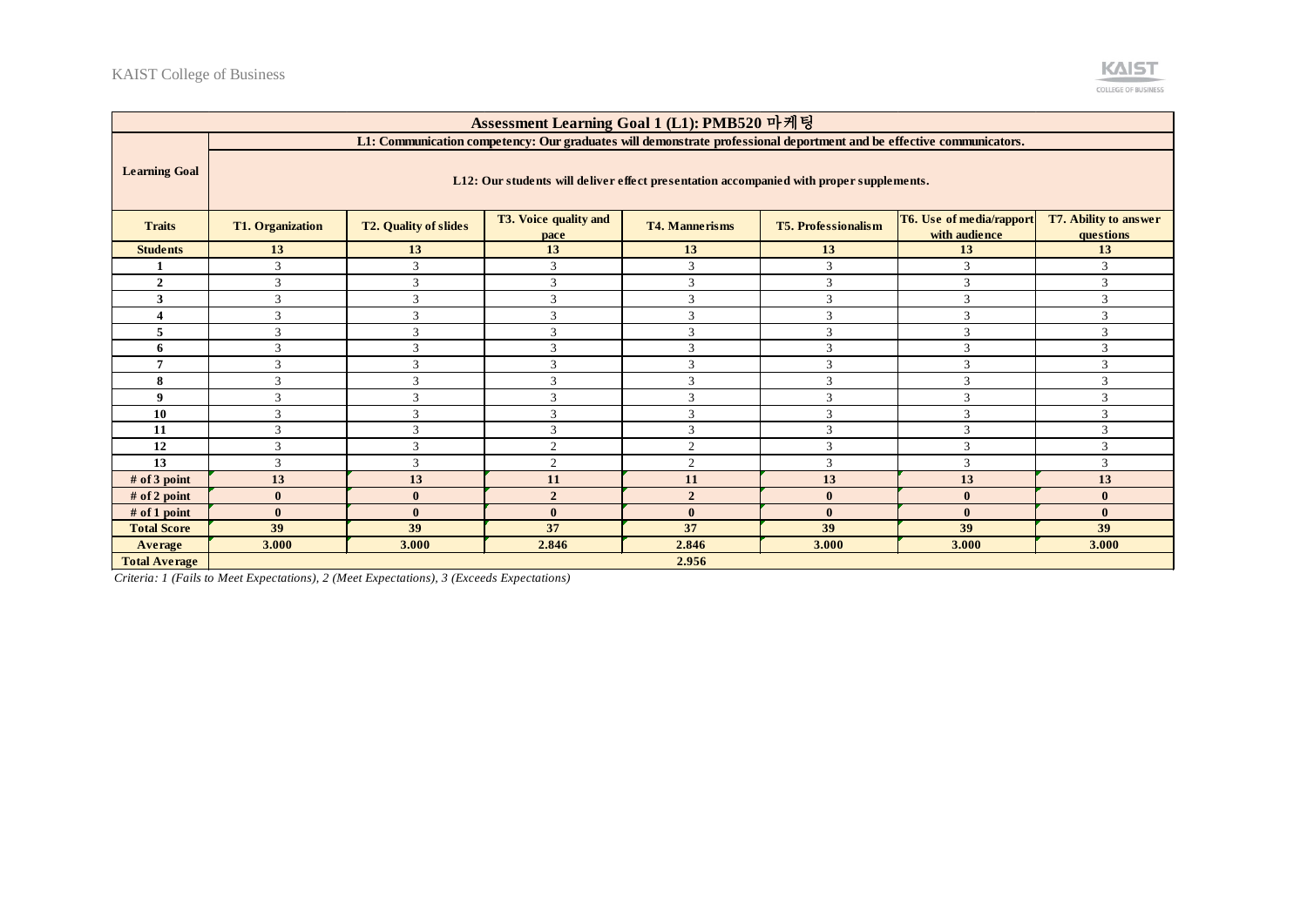

| Assessment Learning Goal 2 (L2): PMB678 관리회계 |                                                                                                                |                                                                                                                                                                                                                                                                                                                       |              |                  |               |                |                |                |  |
|----------------------------------------------|----------------------------------------------------------------------------------------------------------------|-----------------------------------------------------------------------------------------------------------------------------------------------------------------------------------------------------------------------------------------------------------------------------------------------------------------------|--------------|------------------|---------------|----------------|----------------|----------------|--|
|                                              |                                                                                                                | L2: Comprehensive knowledge: Our graduates will have a knowledge of the functional areas and the ability to apply this knowledge to actual problems.                                                                                                                                                                  |              |                  |               |                |                |                |  |
| <b>Learning Goal</b>                         | L21: Our students will acquire the understanding of the functional areas and required business analysis tools. |                                                                                                                                                                                                                                                                                                                       |              |                  |               |                |                |                |  |
| <b>Traits</b>                                | T1. Problem/objective<br>finding                                                                               | <b>T3. Appropriate</b><br>T8. New ideas and<br><b>T2.</b> Identification of<br><b>T4. Quantitative</b><br><b>T5. Qualitative</b><br><b>T6. Advanced analytical</b><br><b>T7. Logical Analysis</b><br>supporting<br>evaluation<br>alternative options<br>evaluation<br>techniques<br>analysis methods<br>data/evidence |              |                  |               |                |                |                |  |
| <b>Students</b>                              | 12                                                                                                             | 12                                                                                                                                                                                                                                                                                                                    | 12           | 12               | 12            | 12             | 12             | 12             |  |
|                                              | 3                                                                                                              | 3                                                                                                                                                                                                                                                                                                                     | 3            | 3                | 3             | 3              | 3              | 3              |  |
| $\overline{2}$                               | 3                                                                                                              | $\mathcal{R}$                                                                                                                                                                                                                                                                                                         | 3            | 3                | $\mathcal{R}$ | $\overline{2}$ | 2              | $\overline{2}$ |  |
| 3                                            | 3                                                                                                              | 3                                                                                                                                                                                                                                                                                                                     | 3            | 3                | 3             | 3              | 3              | $\overline{2}$ |  |
|                                              | 3                                                                                                              | 3                                                                                                                                                                                                                                                                                                                     | 3            | 2                | 3             | $\overline{c}$ | $\mathbf{2}$   | 3              |  |
| 5                                            | 3                                                                                                              | $\mathbf{3}$                                                                                                                                                                                                                                                                                                          | $\mathbf{3}$ | 2                | $\mathcal{R}$ | 3              | 2              | $\overline{2}$ |  |
| 6                                            | 3                                                                                                              | $\mathcal{R}$                                                                                                                                                                                                                                                                                                         | 3            | 3                | $\mathcal{R}$ | $\overline{2}$ | 2              | $\overline{2}$ |  |
|                                              | 3                                                                                                              | $\mathcal{R}$                                                                                                                                                                                                                                                                                                         | 3            | 3                | $\mathcal{R}$ | 3              | 3              | $\overline{2}$ |  |
| 8                                            | 3                                                                                                              | $\mathbf{3}$                                                                                                                                                                                                                                                                                                          | $\mathbf{3}$ | 3                | $\mathbf{3}$  | 3              | 3              | $\mathcal{R}$  |  |
| $\mathbf Q$                                  | 3                                                                                                              | $\mathcal{R}$                                                                                                                                                                                                                                                                                                         | 3            | 3                | 3             | 3              | 3              | 3              |  |
| 10                                           | 3                                                                                                              | 3                                                                                                                                                                                                                                                                                                                     | 3            | 3                | 3             | 3              | $\overline{c}$ | 3              |  |
| 11                                           | 3                                                                                                              | $\mathcal{R}$                                                                                                                                                                                                                                                                                                         | $\mathbf{3}$ | 3                | $\mathcal{R}$ | 3              | 3              | 3              |  |
| 12                                           | 3                                                                                                              | 3                                                                                                                                                                                                                                                                                                                     | 3            | 2                | 3             | 3              | $\overline{c}$ | $\gamma$       |  |
| $#$ of 3 point                               | 12                                                                                                             | 12                                                                                                                                                                                                                                                                                                                    | 12           | $\boldsymbol{9}$ | 12            | 9              | 6              | 6              |  |
| # of 2 point                                 | $\bf{0}$                                                                                                       | $\theta$                                                                                                                                                                                                                                                                                                              | $\mathbf{0}$ | 3                | $\mathbf{0}$  | 3              | 6              | 6              |  |
| # of 1 point                                 | $\theta$                                                                                                       | $\theta$                                                                                                                                                                                                                                                                                                              | $\mathbf{0}$ | $\mathbf{0}$     | $\mathbf{0}$  | $\mathbf{0}$   | $\mathbf{0}$   | $\theta$       |  |
| <b>Total Score</b>                           | 36                                                                                                             | 36                                                                                                                                                                                                                                                                                                                    | 36           | 33               | 36            | 33             | 30             | 30             |  |
| Average                                      | 3.000                                                                                                          | 3.000                                                                                                                                                                                                                                                                                                                 | 3.000        | 2.750            | 3.000         | 2.750          | 2.500          | 2.500          |  |
| <b>Total Average</b>                         |                                                                                                                |                                                                                                                                                                                                                                                                                                                       |              |                  | 2.813         |                |                |                |  |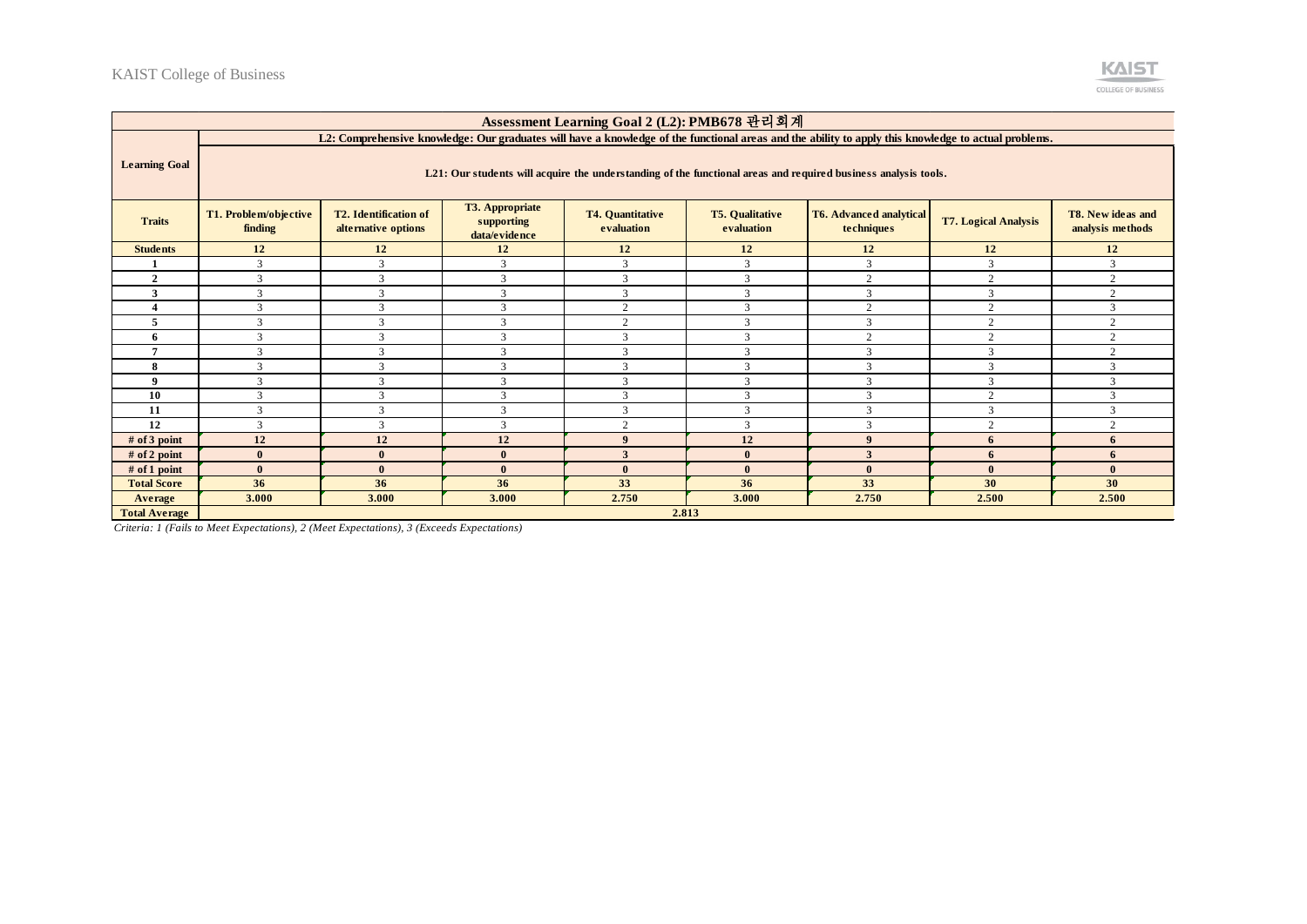| Assessment Learning Goal 2 (L2): PMB678 관리회계 |                                                                                                                                                                                                                                                                                                                                         |                             |                |                             |                |                |  |  |  |
|----------------------------------------------|-----------------------------------------------------------------------------------------------------------------------------------------------------------------------------------------------------------------------------------------------------------------------------------------------------------------------------------------|-----------------------------|----------------|-----------------------------|----------------|----------------|--|--|--|
|                                              | L2: Comprehensive knowledge: Our graduates will have a knowledge of the functional areas and the ability to apply this knowledge to actual                                                                                                                                                                                              |                             |                |                             |                |                |  |  |  |
| <b>Learning Goal</b>                         | L22: Our students will identify and diagnose management problems.                                                                                                                                                                                                                                                                       |                             |                |                             |                |                |  |  |  |
| <b>Traits</b>                                | <b>T1. Identify</b><br><b>T5. Present and</b><br>T6. Use new ideas and<br>T2. Identify alternative<br><b>T4. Qualitative</b><br><b>T3. Quantitative</b><br>organize work in a<br>analysis methods not<br>management/research<br>options<br>evaluation<br>evaluation<br>issues and concepts<br>includes in the problem<br>logical manner |                             |                |                             |                |                |  |  |  |
| <b>Students</b>                              | 12                                                                                                                                                                                                                                                                                                                                      | 12                          | 12             | 12                          | 12             | 12             |  |  |  |
|                                              | 3                                                                                                                                                                                                                                                                                                                                       | 3                           | 3              | 2                           | 3              | $\overline{2}$ |  |  |  |
| $\overline{2}$                               | $\overline{2}$                                                                                                                                                                                                                                                                                                                          | $\mathfrak{Z}$              | $\overline{c}$ | $\mathbf{2}$                | $\overline{2}$ | $\mathfrak{2}$ |  |  |  |
| 3                                            | 3                                                                                                                                                                                                                                                                                                                                       | 3                           | 3              | 3                           | 3              | $\overline{c}$ |  |  |  |
| 4                                            | $\overline{2}$                                                                                                                                                                                                                                                                                                                          | 3                           | $\overline{c}$ | $\mathbf{2}$                | 3              | 3              |  |  |  |
| 5                                            | $\mathfrak{2}$                                                                                                                                                                                                                                                                                                                          | $\mathfrak{Z}$              | 3              | $\mathfrak{Z}$              | 3              | $\mathfrak{2}$ |  |  |  |
| 6                                            | $\overline{2}$                                                                                                                                                                                                                                                                                                                          | 3                           | 2              | 3                           | 3              | $\mathfrak{2}$ |  |  |  |
| 7                                            | 3                                                                                                                                                                                                                                                                                                                                       | $\ensuremath{\mathfrak{Z}}$ | 3              | $\mathfrak{Z}$              | 3              | $\mathfrak{Z}$ |  |  |  |
| 8                                            | 3                                                                                                                                                                                                                                                                                                                                       | 3                           | 3              | 3                           | 3              | 3              |  |  |  |
| 9                                            | $\mathcal{R}$                                                                                                                                                                                                                                                                                                                           | $\mathfrak{Z}$              | 3              | 3                           | 3              | 3              |  |  |  |
| 10                                           | $\overline{2}$                                                                                                                                                                                                                                                                                                                          | $\mathfrak 3$               | 3              | $\ensuremath{\mathfrak{Z}}$ | 3              | 3              |  |  |  |
| 11                                           | 3                                                                                                                                                                                                                                                                                                                                       | 3                           | 3              | 3                           | 3              | 3              |  |  |  |
| 12                                           | 3                                                                                                                                                                                                                                                                                                                                       | $\mathfrak{Z}$              | $\overline{2}$ | 3                           | 3              | 3              |  |  |  |
| # of 3 point                                 | 7                                                                                                                                                                                                                                                                                                                                       | 12                          | 8              | $\boldsymbol{9}$            | 11             | $\overline{7}$ |  |  |  |
| # of 2 point                                 | 5                                                                                                                                                                                                                                                                                                                                       | $\bf{0}$                    | 4              | 3                           |                | 5              |  |  |  |
| # of 1 point                                 | $\mathbf{0}$                                                                                                                                                                                                                                                                                                                            | $\bf{0}$                    | $\bf{0}$       | $\bf{0}$                    | $\bf{0}$       | $\bf{0}$       |  |  |  |
| <b>Total Score</b>                           | 31                                                                                                                                                                                                                                                                                                                                      | 36                          | 32             | 33                          | 35             | 31             |  |  |  |
| Average                                      | 2.583                                                                                                                                                                                                                                                                                                                                   | 3.000                       | 2.667          | 2.750                       | 2.917          | 2.583          |  |  |  |
| <b>Total Average</b>                         |                                                                                                                                                                                                                                                                                                                                         |                             |                | 2.750                       |                |                |  |  |  |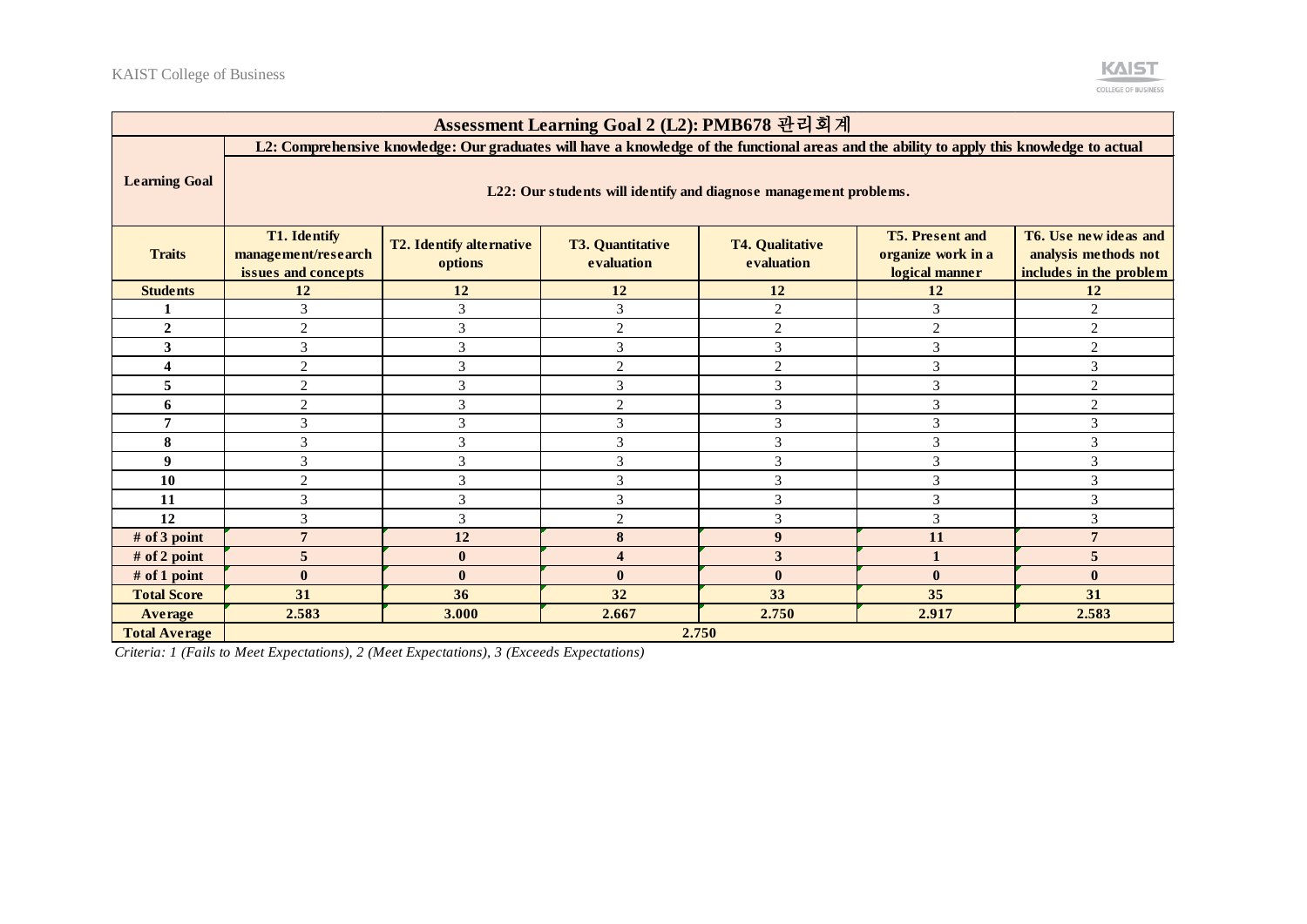

| Assessment Learning Goal 3 (L3): PMB520 마케팅 / PMB510 리더십과 조직관리 |                                                                                                                                                                                                                                               |                                                                |                |              |                                                                                          |                                                                                                                                                                          |                |                |  |
|----------------------------------------------------------------|-----------------------------------------------------------------------------------------------------------------------------------------------------------------------------------------------------------------------------------------------|----------------------------------------------------------------|----------------|--------------|------------------------------------------------------------------------------------------|--------------------------------------------------------------------------------------------------------------------------------------------------------------------------|----------------|----------------|--|
|                                                                |                                                                                                                                                                                                                                               |                                                                |                |              |                                                                                          | L3: Leadership and teamwork: Our graduates will use team building and high-performance management behaviors to lead a team task successfully in competitive environment. |                |                |  |
| <b>Learning Goal</b>                                           |                                                                                                                                                                                                                                               | L31: Our students will have high-performance leadership skill. |                |              | L32: Our students will know how to build a team successfully in competitive environment. |                                                                                                                                                                          |                |                |  |
| <b>Traits</b>                                                  | T2. Balance between<br>T2. Balance between<br><b>T1. Confidence</b><br>task and interpersonal<br>T3. Ability to listen<br><b>T1. Commitment</b><br>task and interpersonal<br><b>T3. Contributions</b><br>T4. Agenda<br>relations<br>relations |                                                                |                |              |                                                                                          | T4. Stays on track                                                                                                                                                       |                |                |  |
| <b>Students</b>                                                | 13                                                                                                                                                                                                                                            | 13                                                             | 13             | 13           | 13                                                                                       | 13                                                                                                                                                                       | 13             | 13             |  |
|                                                                | 3                                                                                                                                                                                                                                             | 3                                                              | $\mathcal{R}$  | 3            | 3                                                                                        | $\mathcal{R}$                                                                                                                                                            | 3              | 3              |  |
| $\overline{2}$                                                 | $\overline{c}$                                                                                                                                                                                                                                | $\overline{c}$                                                 | 2              | $\mathbf{2}$ | 2                                                                                        |                                                                                                                                                                          | $\overline{2}$ | $\overline{2}$ |  |
| 3                                                              | 3                                                                                                                                                                                                                                             | 3                                                              | 3              | 3            | 2                                                                                        | 2                                                                                                                                                                        | 3              | $\overline{2}$ |  |
|                                                                | 3                                                                                                                                                                                                                                             | $\mathcal{R}$                                                  | $\mathbf{3}$   | 3            | $\mathcal{R}$                                                                            | 3                                                                                                                                                                        | 3              | $\overline{2}$ |  |
| 5                                                              | 3                                                                                                                                                                                                                                             | $\mathcal{R}$                                                  | $\mathcal{R}$  | 3            | $\mathcal{R}$                                                                            | 3                                                                                                                                                                        | 3              | 3              |  |
| 6                                                              | 3                                                                                                                                                                                                                                             | $\mathcal{L}$                                                  | 3              | 3            | $\mathcal{L}$                                                                            | 3                                                                                                                                                                        | 3              | 3              |  |
|                                                                | 3                                                                                                                                                                                                                                             | $\overline{2}$                                                 | $\mathbf{3}$   | 3            | $\mathcal{R}$                                                                            | 3                                                                                                                                                                        | 3              | $\mathcal{R}$  |  |
| 8                                                              | 3                                                                                                                                                                                                                                             | 3                                                              | 3              | 3            | 3                                                                                        | 2                                                                                                                                                                        | 3              | 3              |  |
| $\boldsymbol{9}$                                               | 3                                                                                                                                                                                                                                             | 3                                                              | 3              | 3            | 2                                                                                        | 2                                                                                                                                                                        | $\overline{2}$ | $\overline{3}$ |  |
| 10                                                             | 3                                                                                                                                                                                                                                             | 3                                                              | $\mathcal{R}$  | 3            | $\mathcal{R}$                                                                            | $\mathcal{R}$                                                                                                                                                            | 3              | 3              |  |
| 11                                                             | 3                                                                                                                                                                                                                                             | $\mathcal{R}$                                                  | $\mathbf{3}$   | 3            | $\mathbf{z}$                                                                             | $\mathbf{3}$                                                                                                                                                             | 3              | 3              |  |
| 12                                                             | 3                                                                                                                                                                                                                                             | 3                                                              | $\sim$         | 3            | $\mathbf{3}$                                                                             | $\sim$                                                                                                                                                                   | $\mathcal{L}$  | $\overline{3}$ |  |
| 13                                                             | $\overline{c}$                                                                                                                                                                                                                                | $\overline{c}$                                                 | 3              | 3            | $\mathcal{R}$                                                                            | 3                                                                                                                                                                        | 3              | $\mathcal{R}$  |  |
| $#$ of 3 point                                                 | 11                                                                                                                                                                                                                                            | $\mathbf Q$                                                    | 11             | 12           | <b>10</b>                                                                                | 8                                                                                                                                                                        | <b>10</b>      | 10             |  |
| $#$ of 2 point                                                 | $\overline{2}$                                                                                                                                                                                                                                | $\boldsymbol{\Lambda}$                                         | $\overline{2}$ | $\mathbf{1}$ | 3                                                                                        |                                                                                                                                                                          | 3              | 3              |  |
| $#$ of 1 point                                                 | $\mathbf{0}$                                                                                                                                                                                                                                  | $\mathbf{0}$                                                   | $\Omega$       | $\mathbf{0}$ | $\mathbf{0}$                                                                             |                                                                                                                                                                          | $\mathbf{0}$   | $\mathbf{0}$   |  |
| <b>Total Score</b>                                             | 37                                                                                                                                                                                                                                            | 35                                                             | 37             | 38           | 36                                                                                       | 33                                                                                                                                                                       | 36             | 36             |  |
| Average                                                        | 2.846                                                                                                                                                                                                                                         | 2.692                                                          | 2.846          | 2.923        | 2.769                                                                                    | 2.538                                                                                                                                                                    | 2.769          | 2.769          |  |
| <b>Total Average</b>                                           |                                                                                                                                                                                                                                               | 2.827                                                          |                |              |                                                                                          |                                                                                                                                                                          | 2.712          |                |  |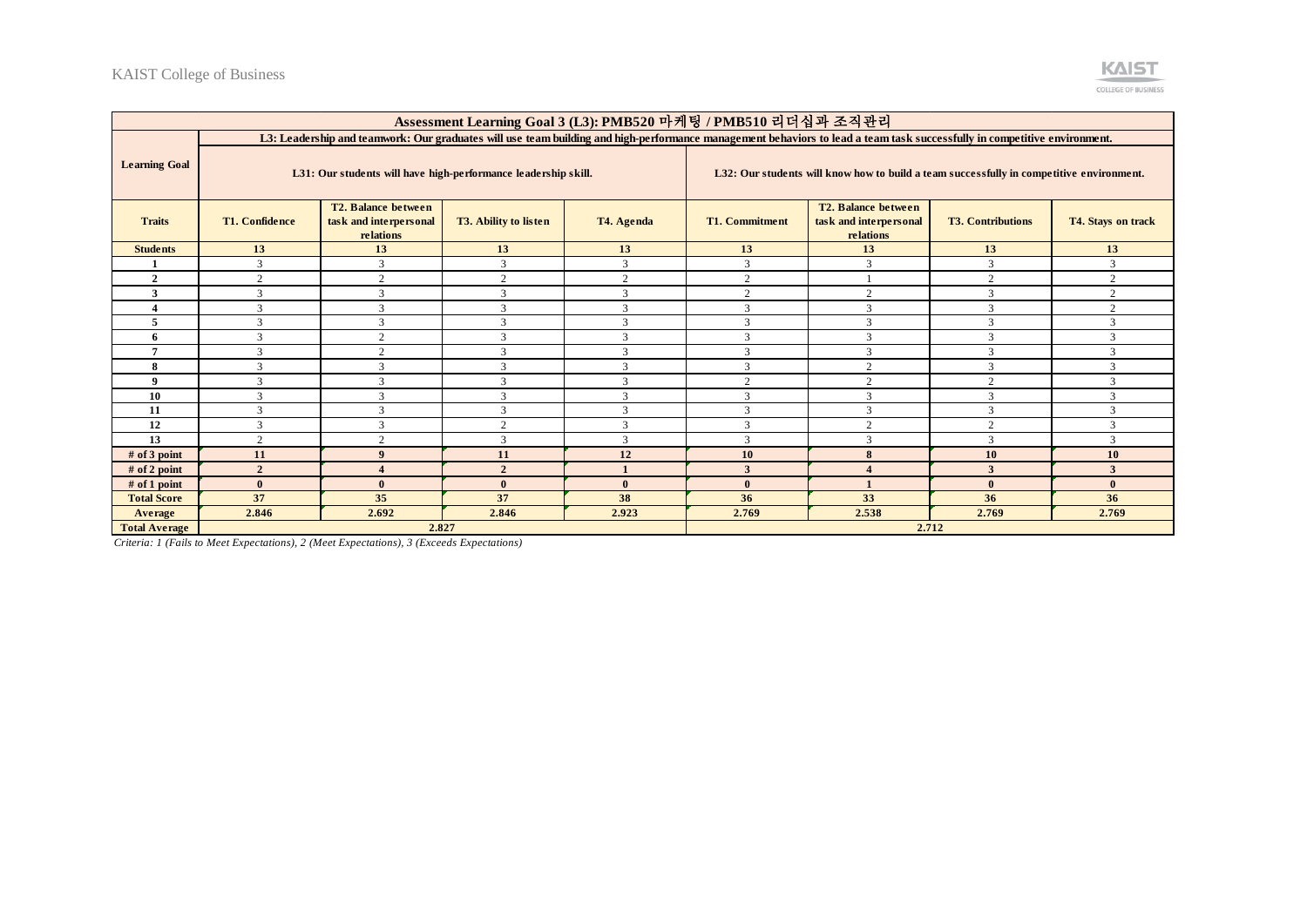

| Assessment Learning Goal 4 (L4): PMB678 관리회계 / PMB590 이문화관리 |                                                                                                                          |                                         |                                                                       |                                 |                                                                                                      |                          |                          |  |
|-------------------------------------------------------------|--------------------------------------------------------------------------------------------------------------------------|-----------------------------------------|-----------------------------------------------------------------------|---------------------------------|------------------------------------------------------------------------------------------------------|--------------------------|--------------------------|--|
|                                                             | L4: Global Perspective: Our graduates will have a global perspective.                                                    |                                         |                                                                       |                                 |                                                                                                      |                          |                          |  |
| <b>Learning Goal</b>                                        | L41: Our student will understand global business issues and relate current issues to emerging<br>business opportunities. |                                         |                                                                       |                                 | L42: Our students will have command of business English or other<br>language of major global market. |                          |                          |  |
| <b>Traits</b>                                               | <b>T1.</b> Identification of<br>global issues                                                                            | T2. Analysis of global<br><i>issues</i> | <b>T3. Application of</b><br>analysis to global<br>business situation | <b>T4. Cultural differences</b> | <b>T1. Knowledge</b>                                                                                 | <b>T2. Comprehension</b> | <b>T3. Communication</b> |  |
| <b>Students</b>                                             | 12                                                                                                                       | <b>12</b>                               | 12                                                                    | 12                              | 12                                                                                                   | <b>12</b>                | 12                       |  |
| 1                                                           | 3                                                                                                                        | $\mathbf{3}$                            | $\overline{2}$                                                        | 3                               | 3                                                                                                    | 3                        | 3                        |  |
| $\mathbf{2}$                                                | $\overline{2}$                                                                                                           | $\mathbf{3}$                            | 3                                                                     | $\mathbf{3}$                    | 3                                                                                                    | 3                        | 3                        |  |
| 3                                                           | 3                                                                                                                        | 3                                       | 3                                                                     | 3                               | 3                                                                                                    | 3                        | 3                        |  |
|                                                             | 3                                                                                                                        | $\mathbf{3}$                            | $\overline{2}$                                                        | 3                               | 3                                                                                                    | 3                        | 3                        |  |
| 5                                                           | $\mathcal{R}$                                                                                                            | $\mathbf{\hat{z}}$                      | 3                                                                     | $\mathbf{3}$                    | 2                                                                                                    | 3                        | $\mathfrak{2}$           |  |
| 6                                                           | $\mathfrak{D}$                                                                                                           |                                         | $\mathcal{R}$                                                         | $\mathcal{R}$                   | 3                                                                                                    | $\overline{2}$           | 3                        |  |
| 7                                                           | 3                                                                                                                        | $\mathbf{3}$                            | 3                                                                     | 3                               | 3                                                                                                    | 3                        | 3                        |  |
| 8                                                           | $\mathcal{R}$                                                                                                            | $\mathbf{3}$                            | $\mathcal{L}$                                                         | $\mathbf{3}$                    | 3                                                                                                    | 3                        | 3                        |  |
| 9                                                           | $\mathcal{D}$                                                                                                            |                                         | $\mathbf{3}$                                                          | $\mathcal{R}$                   | $\overline{c}$                                                                                       | 3                        | 3                        |  |
| 10                                                          | $\mathcal{R}$                                                                                                            | $\mathcal{R}$                           | 3                                                                     | 3                               | $\overline{2}$                                                                                       | 3                        | 3                        |  |
| 11                                                          | 3                                                                                                                        | 3                                       | 3                                                                     | $\mathfrak{2}$                  |                                                                                                      |                          |                          |  |
| 12                                                          | $\mathcal{R}$                                                                                                            | 3                                       | 3                                                                     | 3                               | 3                                                                                                    | 3                        | 3                        |  |
| # of 3 point                                                | 9                                                                                                                        | 12                                      | 9                                                                     | 11                              | 8                                                                                                    | 10                       | 10                       |  |
| $#$ of 2 point                                              | 3                                                                                                                        | $\mathbf{0}$                            | 3                                                                     |                                 | 3                                                                                                    | $\mathbf{1}$             |                          |  |
| $#$ of 1 point                                              | $\mathbf{0}$                                                                                                             | $\mathbf{0}$                            | $\mathbf{0}$                                                          | $\mathbf{0}$                    |                                                                                                      | $\mathbf{1}$             |                          |  |
| <b>Total Score</b>                                          | 33                                                                                                                       | 36                                      | 33                                                                    | 35                              | 31                                                                                                   | 33                       | 33                       |  |
| Average                                                     | 2.750                                                                                                                    | 3.000                                   | 2.750                                                                 | 2.917                           | 2.583                                                                                                | 2.750                    | 2.750                    |  |
| <b>Total Average</b>                                        | 2.854                                                                                                                    |                                         |                                                                       |                                 | 2.694                                                                                                |                          |                          |  |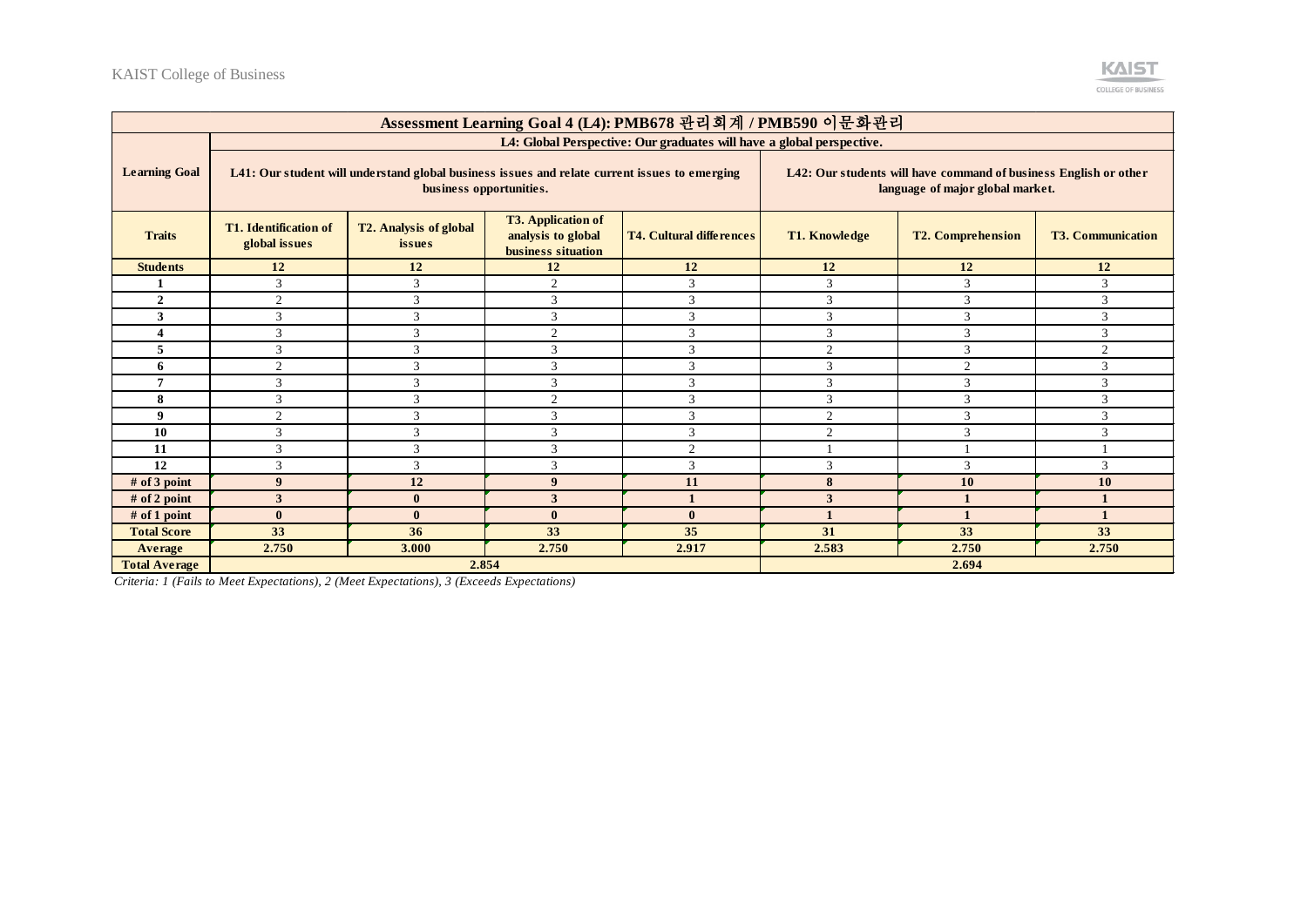

| Assessment Learning Goal 5 (L5): PMB520 마케팅 |                                                                                                                                                  |                                                                                                                                |                                                                                          |               |                                                         |                       |                          |  |
|---------------------------------------------|--------------------------------------------------------------------------------------------------------------------------------------------------|--------------------------------------------------------------------------------------------------------------------------------|------------------------------------------------------------------------------------------|---------------|---------------------------------------------------------|-----------------------|--------------------------|--|
|                                             | L5: Ethically & Socially Conscious Reasoning: Our graduates will understand the gravity of ethical behavior and corporate social responsibility. |                                                                                                                                |                                                                                          |               |                                                         |                       |                          |  |
| <b>Learning Goal</b>                        |                                                                                                                                                  | L51: Our student will identify ethical and social dilemma and be able to recognize and evaluate alternative courses of action. | L52: Our students will know the professional<br>code of conduct within their discipline. |               |                                                         |                       |                          |  |
| <b>Traits</b>                               | <b>T1. Identifies Dilemma</b>                                                                                                                    | <b>T2. Stakeholders</b><br><b>Consideration</b>                                                                                | <b>T3. Options</b><br>development                                                        |               | <b>T4. Options Evaluation   T5. Decision and Action</b> | <b>T1. Importance</b> | <b>T2. Understanding</b> |  |
| <b>Students</b>                             | 13                                                                                                                                               | 13                                                                                                                             | 13                                                                                       | 13            | 13                                                      | 13                    | 13                       |  |
|                                             | 3                                                                                                                                                | 3                                                                                                                              | 3                                                                                        | 3             | 3                                                       | 3                     | 3                        |  |
| $\mathbf{2}$                                | 3                                                                                                                                                | 3                                                                                                                              | 3                                                                                        | $\mathbf{3}$  | 3                                                       | $\overline{c}$        | 2                        |  |
| 3                                           | 3                                                                                                                                                | 3                                                                                                                              | 3                                                                                        | 3             | 3                                                       | 3                     | 3                        |  |
|                                             | 3                                                                                                                                                | 3                                                                                                                              | 3                                                                                        | 3             | 3                                                       | 3                     | 3                        |  |
|                                             | $\mathcal{R}$                                                                                                                                    | $\mathcal{R}$                                                                                                                  | $\mathcal{R}$                                                                            | $\mathbf{R}$  | 3                                                       | 3                     | 3                        |  |
| 6                                           | 3                                                                                                                                                | 3                                                                                                                              | 3                                                                                        | $\mathbf{3}$  | 3                                                       | 3                     | $\overline{c}$           |  |
|                                             | 3                                                                                                                                                | 3                                                                                                                              | 3                                                                                        | 3             | 3                                                       | 3                     | 3                        |  |
| 8                                           | 3                                                                                                                                                | 3                                                                                                                              | 3                                                                                        | $\mathcal{L}$ | 3                                                       | 3                     | 3                        |  |
| $\boldsymbol{9}$                            | 3                                                                                                                                                | 3                                                                                                                              | 3                                                                                        | $\mathbf{3}$  | $\mathcal{R}$                                           | 3                     | 3                        |  |
| 10                                          | 3                                                                                                                                                | 3                                                                                                                              | 3                                                                                        | 3             | 3                                                       | 3                     | 3                        |  |
| 11                                          | 3                                                                                                                                                | 3                                                                                                                              | 3                                                                                        | $\mathcal{L}$ | 3                                                       | $\overline{c}$        | 2                        |  |
| 12                                          | 3                                                                                                                                                | 3                                                                                                                              | $\overline{2}$                                                                           | 3             | 3                                                       | 3                     | 3                        |  |
| 13                                          | 3                                                                                                                                                | 3                                                                                                                              | $\overline{2}$                                                                           | 3             | 3                                                       |                       | $\overline{2}$           |  |
| $#$ of 3 point                              | 13                                                                                                                                               | 13                                                                                                                             | 11                                                                                       | 13            | 13                                                      | 10                    | $\boldsymbol{9}$         |  |
| $#$ of 2 point                              | $\mathbf{0}$                                                                                                                                     | $\mathbf{0}$                                                                                                                   | $\overline{2}$                                                                           | $\mathbf{0}$  | $\mathbf{0}$                                            | $\overline{2}$        | 4                        |  |
| $#$ of 1 point                              | $\mathbf{0}$                                                                                                                                     | $\mathbf{0}$                                                                                                                   | $\mathbf{0}$                                                                             | $\mathbf{0}$  | $\mathbf{0}$                                            | $\blacksquare$        | $\bf{0}$                 |  |
| <b>Total Score</b>                          | 39                                                                                                                                               | 39                                                                                                                             | 37                                                                                       | 39            | 39                                                      | 35                    | 35                       |  |
| Average                                     | 3.000<br>3.000<br>2.846<br>3.000<br>2.692<br>2.692<br>3.000                                                                                      |                                                                                                                                |                                                                                          |               |                                                         |                       |                          |  |
| <b>Total Average</b>                        | 2.692<br>2.969                                                                                                                                   |                                                                                                                                |                                                                                          |               |                                                         |                       |                          |  |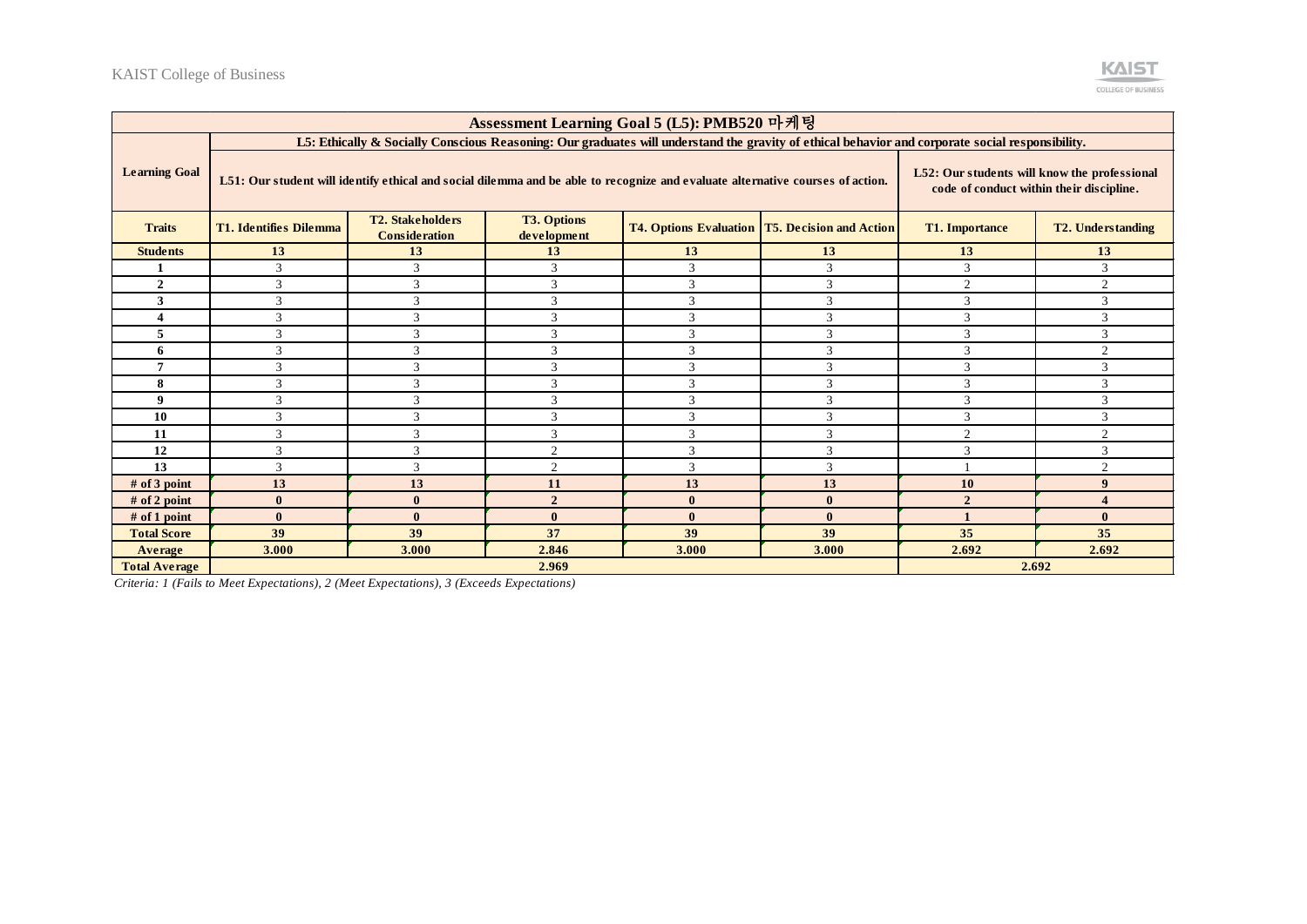

| Assessment Learning Goal 6 (L6): PMB510 리더십과 조직관리 |                                                                                                                                             |                                                                   |                                                 |                                                      |                                                 |                            |                              |  |
|---------------------------------------------------|---------------------------------------------------------------------------------------------------------------------------------------------|-------------------------------------------------------------------|-------------------------------------------------|------------------------------------------------------|-------------------------------------------------|----------------------------|------------------------------|--|
|                                                   | L6: Strategic & Analytical Thinking: Our graduates will be able to strategically apply their knowledge & skills to solve business problems. |                                                                   |                                                 |                                                      |                                                 |                            |                              |  |
| <b>Learning Goal</b>                              | L61: Our students will be able to strategically analyze business cases and will demonstrate the ability of sound business judgment.         |                                                                   |                                                 |                                                      |                                                 |                            |                              |  |
| <b>Traits</b>                                     | <b>T1. Factual knowledge</b>                                                                                                                | <b>T2. Application of</b><br>strategic analytical<br><b>Tools</b> | <b>T3. Application of</b><br>financial analysis | <b>T4. Identification of case</b><br>problems/issues | <b>T5. Generation of</b><br><b>alternatives</b> | <b>T6. Recommendations</b> | <b>T7. Business judgment</b> |  |
| <b>Students</b>                                   | 13                                                                                                                                          | 13                                                                | 13                                              | 13                                                   | 13                                              | 13                         | 13                           |  |
|                                                   | 3                                                                                                                                           | 3                                                                 | 3                                               | 3                                                    | 3                                               | 3                          | 3                            |  |
| $\overline{2}$                                    | 2                                                                                                                                           | 2                                                                 | 2                                               | $\overline{2}$                                       | 2                                               | 2                          |                              |  |
| 3                                                 | 2                                                                                                                                           | $\overline{2}$                                                    | 3                                               | $\overline{c}$                                       | 3                                               | 3                          | 3                            |  |
|                                                   | 2                                                                                                                                           | $\mathcal{R}$                                                     | 3                                               | $\overline{2}$                                       | 3                                               | 2                          | $\overline{2}$               |  |
| 5                                                 | 3                                                                                                                                           | 3                                                                 | 3                                               | $\overline{3}$                                       | 3                                               | 3                          | 3                            |  |
| 6                                                 | 3                                                                                                                                           | $\mathcal{R}$                                                     | 3                                               | 3                                                    | 3                                               | 3                          | 2                            |  |
| $\overline{7}$                                    | $\mathcal{L}$                                                                                                                               | 2                                                                 | 3                                               | $\overline{2}$                                       | 3                                               | 3                          | $\overline{2}$               |  |
| 8                                                 | 2                                                                                                                                           | $\overline{2}$                                                    | 3                                               | $\overline{2}$                                       | 3                                               | 2                          | 2                            |  |
| 9                                                 | $\overline{c}$                                                                                                                              | $\overline{2}$                                                    | $\overline{c}$                                  | $\overline{2}$                                       | $\overline{c}$                                  | 2                          | $\overline{2}$               |  |
| 10                                                | 3                                                                                                                                           | 3                                                                 | 3                                               | $\overline{3}$                                       | 3                                               | 3                          | 3                            |  |
| 11                                                | 2                                                                                                                                           | $\overline{c}$                                                    | $\overline{c}$                                  | $\overline{2}$                                       | $\mathbf{2}$                                    | $\overline{2}$             | $\overline{2}$               |  |
| 12                                                | 3                                                                                                                                           | 2                                                                 | $\overline{2}$                                  | $\overline{2}$                                       | 3                                               | 2                          | 2                            |  |
| 13                                                | 3                                                                                                                                           | 3                                                                 | 3                                               | $\overline{3}$                                       | 3                                               | 3                          | 3                            |  |
| $#$ of 3 point                                    | 6                                                                                                                                           | 6                                                                 | $\boldsymbol{9}$                                | 5                                                    | 10                                              | $\overline{7}$             | 5                            |  |
| $#$ of 2 point                                    | $\mathbf{7}$                                                                                                                                |                                                                   | $\overline{\mathbf{4}}$                         | 8                                                    | 3                                               | 6                          | $\overline{7}$               |  |
| $#$ of 1 point                                    | $\mathbf{0}$                                                                                                                                | $\mathbf{0}$                                                      | $\mathbf{0}$                                    | $\mathbf{0}$                                         | $\bf{0}$                                        | $\mathbf{0}$               | $\blacksquare$               |  |
| <b>Total Score</b>                                | 32                                                                                                                                          | 32                                                                | 35                                              | 31                                                   | 36                                              | 33                         | 30                           |  |
| Average                                           | 2.462<br>2.462<br>2.692<br>2.385<br>2.769<br>2.538<br>2.308                                                                                 |                                                                   |                                                 |                                                      |                                                 |                            |                              |  |
| <b>Total Average</b>                              | 2.516                                                                                                                                       |                                                                   |                                                 |                                                      |                                                 |                            |                              |  |